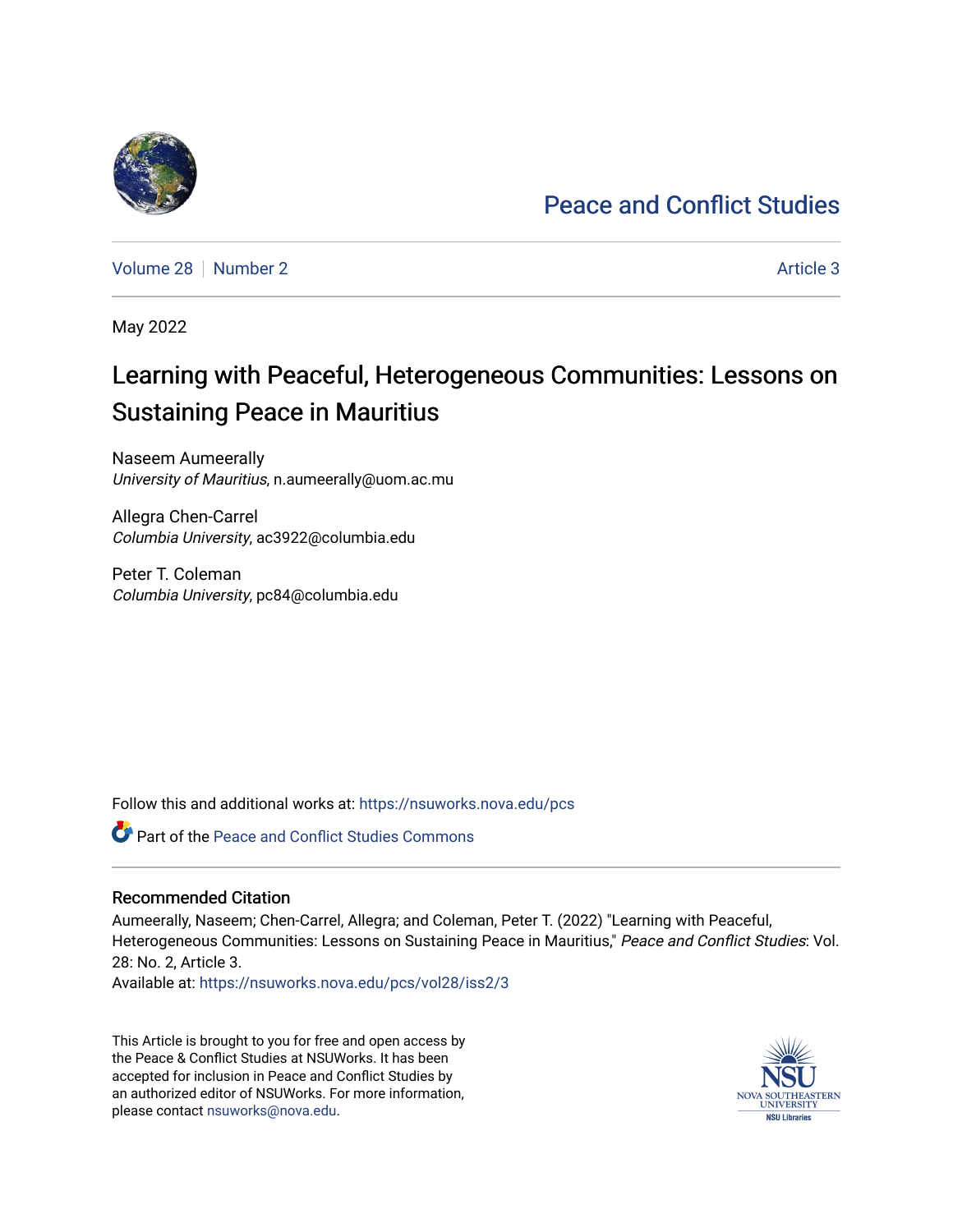# Learning with Peaceful, Heterogeneous Communities: Lessons on Sustaining Peace in Mauritius

# Abstract

Our scientific understanding of peaceful societies – and of the conditions and processes conducive to sustaining peace in multicultural societies in general - is fragmented at best. This paper addresses this gap, presenting a case study of a multicultural society often hailed for its high levels of peacefulness– Mauritius. Through a systematic review of the literature on Mauritius and qualitative interviews and focus groups with a wide range of Mauritian stakeholder groups, the study focused on gleaning insights from the lived experiences of a broad swath of Mauritian society around what it takes to maintain peace in a multicultural context. The study is one component of a comprehensive, multi-method project on sustaining peace, which combines theory development, empirical validation, complexity visualization and mathematical modeling with grounded insights of citizens living in peace in resilient communities and societies around the globe. Findings from this study provide support for the necessity of employing a complexity lens in understanding peace, and offers a nuanced understanding some of the contradictions evident in how everyday peace is often maintained in these societies.

Keywords: sustaining peace, peaceful societies, Mauritius

# Author Bio(s)

Naseem Aumeerally is a faculty member in the English Department of the University of Mauritius. She has published on multiculturalism, anti-discrimination policies, South Asian diasporic literature and Bollywood cultures. Her research interests are in minority Muslim cultures, Muslim popular culture, and Creole publics.

Allegra Chen-Carrel is a Program Manager for the Sustaining Peace Project at the Earth Institute's Advanced Consortium on Cooperation, Conflict, and Complexity at Columbia University. She is currently pursuing a PhD in Social Organizational Psychology at Teachers College, Columbia University, and her research interests include intergroup dynamics.

Peter T. Coleman is a professor at Columbia University and Teachers College, the Executive Director of the Earth Institute's Advanced Consortium on Cooperation, Conflict, and Complexity at Columbia University, and the Director of the Morton Deutsch International Center for Cooperation and Conflict Resolution at Teachers College, Columbia University. His current research focuses on conflict intelligence and systemic wisdom, including projects on adaptive negotiation and mediation dynamics, cross-cultural adaptivity, justice and polarization, multicultural conflict, intractable conflict, and sustaining peace.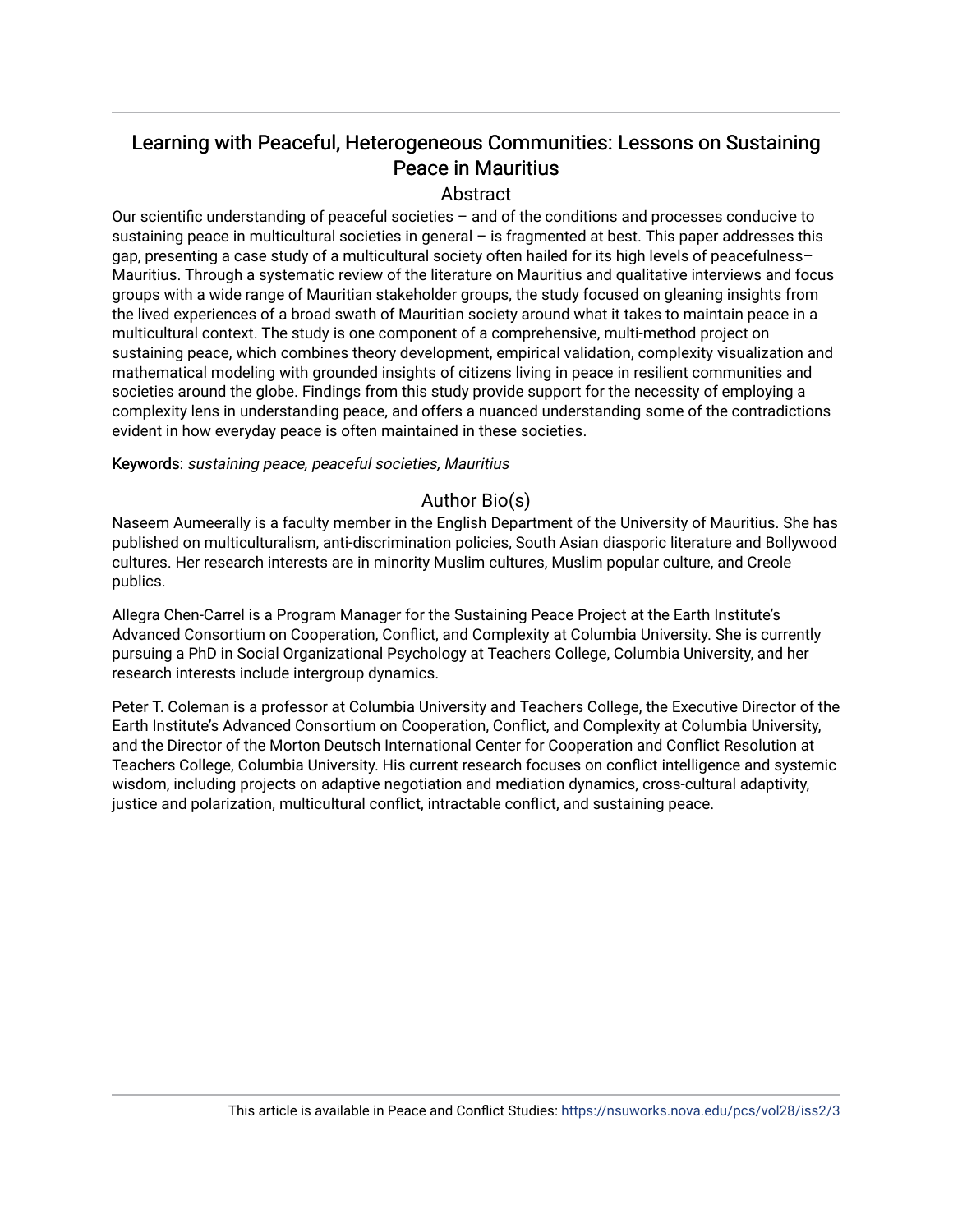# **Learning** *with* **Peaceful, Heterogeneous Communities: Lessons on Sustaining Peace in Mauritius**

# **Naseem Aumeerally, Allegra Chen-Carrel, and Peter T. Coleman**

How is it that some multicultural societies manage to sustain peace? This is a question that has perplexed societies across history, and which the international community has grown particularly interested in as it attempts to steer the United Nations away from crisis management and conflict mitigation toward sustaining peace (United Nations, 2015, 2018). This shift reflects broader changes in understandings of what it means to "sustain peace," moving from a focus on negative peace, or the absence of conflict, violence, and war (Diehl, 2019), to a more holistic understanding which includes positive peace, or the removal of structural violence and cultural violence to include the integration of human society (Galtung 1969, 1975, 1990), and the building of cooperative relations (Wagner, 1988). We define sustainable peace as a stable state where the probability of using destructive conflict and violence to solve problems is so low that it does not enter any group's strategy, while the probability of using cooperation and dialogue to promote social justice and well-being is so high that it governs social organization and life (Boulding, 1978; Coleman et al., 2020).

Unfortunately, our scientific understanding of peaceful societies – and of the conditions and processes conducive to sustaining peace in multicultural societies in general – is fragmented at best. This is because a) societal peacefulness is rarely studied (Goertz et al., 2016), and when it is studied it is b) typically approached in terms of negative peace or the absence of direct violence (Gleditsch et al., 2014) and c) situated in narrow disciplinary assumptions that silo our understanding and constrain the generalizability of findings (Coleman et al., 2019). These limits to our understanding impede the design of effective policies and programs for sustaining peace (Coleman, 2018; Mahmoud & Makoond, 2017; United Nations, 2015).

In response to this gap, it is essential to learn from the lived experience of peaceful societies, operationalized for this project as those that have been internally and/or externally nonviolent and predominantly pacific for a period of 50 years or more, as evidence suggests such societies are less likely to relapse into violence (Goertz et al., 2016). We decided to conduct research with citizens of Mauritius, often hailed as a peaceful, multicultural nation (Institute for Economics and Peace, 2019, 2020; Fund for Peace, 2020). In this paper, we explore the question, what does it take to sustain peace in a multicultural context? What are the primary drivers of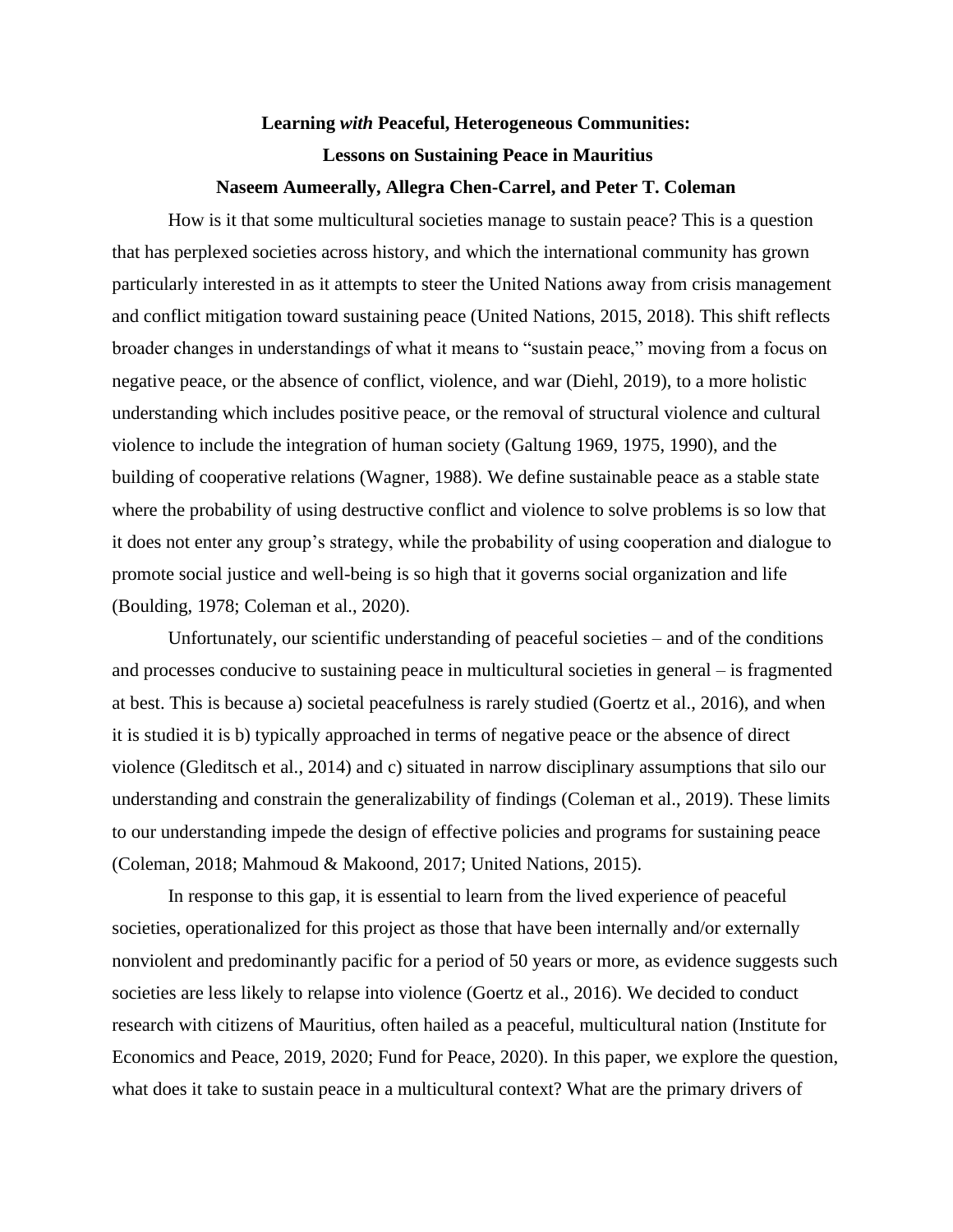peace in Mauritius? What are the main challenges, and what sources of resilience do Mauritians draw upon in response to these challenges to promote peace?

This project is part of a broader initiative, the [Sustaining Peace Project](https://sustainingpeaceproject.com/) (SPP), which uses complexity science to synthesize knowledge across disciplines and sectors in an effort to learn what it takes to promote and sustain peace within and between communities (Coleman et al., 2020; Coleman et al., 2019; Coleman, 2016; Fry et al., 2021; Liebovitch et al., 2020; Liebovitch, et al., 2019).

#### **Mauritius**

Mauritius was selected as a case study for its comparatively high levels of peacefulness and multiculturalism. It is one of just four countries in the world free from both domestic and international conflict (Institute for Economics and Peace, 2020). It is ranked as highly peaceful on several peace and stability indices such as the Global Peace Index, the Positive Peace Index, and the Fragile States Index (Institute for Economics and Peace, 2020, 2019; The Fund for Peace, 2020).

Mauritius has a full democracy and is also highly ranked for both economic development and political freedom (The Economist Intelligence Unit, 2019; Freedom House, 2020). The constitution has an independent judiciary, and respects freedoms of expression, religion, and assembly, and the press (Freedom House, 2020; Friedrich-Ebert Stiftung, 2010). Mauritius ranks as one of the first countries globally for women's health in the Gender Gap Report, and has near gender parity in education, but scores more poorly in women's political empowerment and economic participation (World Economic Forum, 2017).

Mauritius is the most densely populated country in Africa (World Bank, 2021), situated in the Indian Ocean east of Madagascar. It was uninhabited until colonized successively by the Dutch, French, and British to grow sugar, for which it depended on slaves brought from East Africa and Madagascar (Allen, 1999; Vaughan, 2005). After the abolition of slavery, half-a million indentured laborers were brought over from India to work in the sugar cane fields (Allen, 1999; Vaughan, 2005). Following independence in 1968, Mauritius was torn by bitter divides and deadly ethnic riots (Carroll & Carroll, 2000). Leaders from different ethnic groups formed Le Grand Bond, or the national unity government, to help quell tensions (Brautigam & Diolle, 2009). This coalition set the foundation for a pluralistic society with constitutional provisions known as the Best Losers' System, ensuring minority representation in Parliament (Brautigam &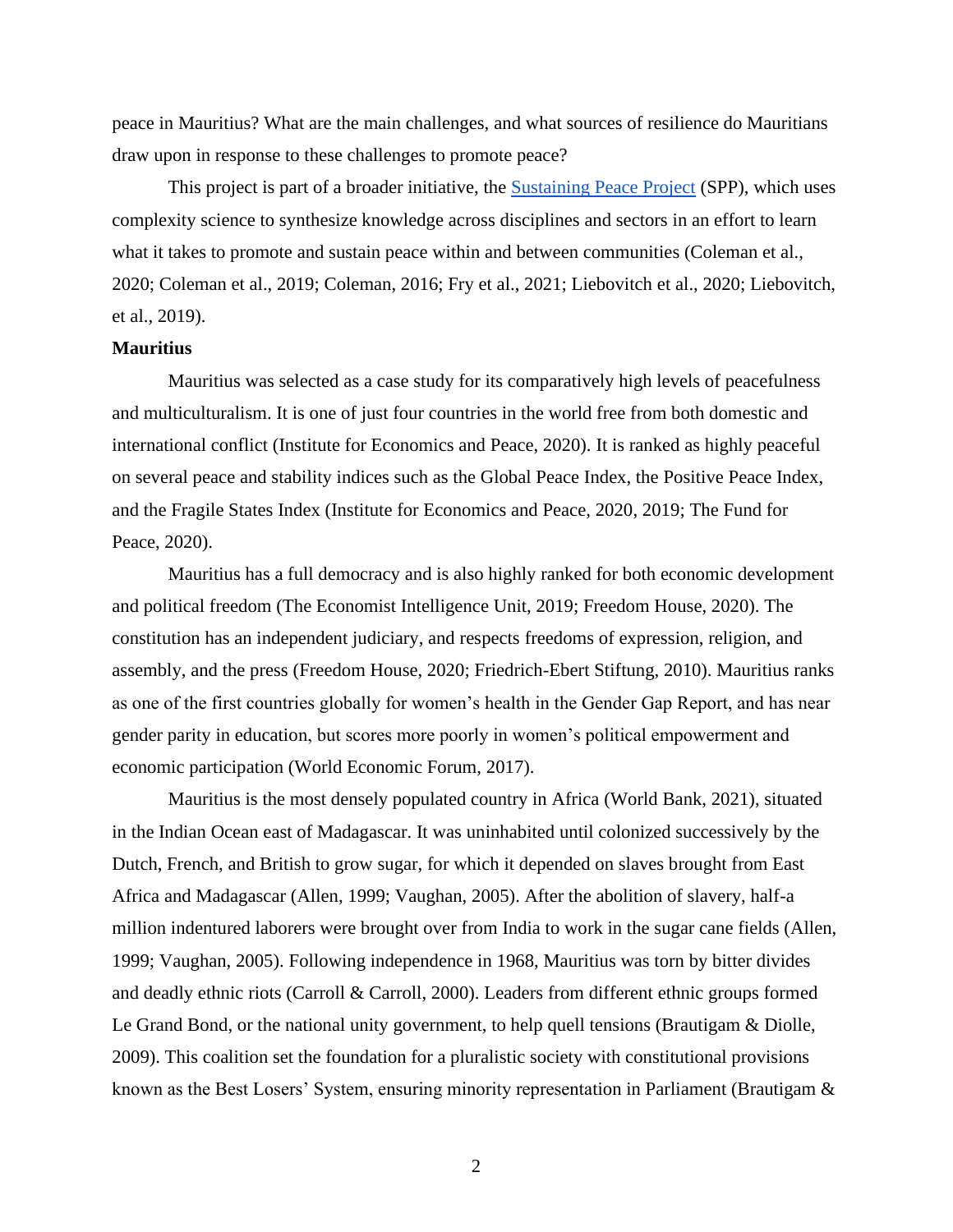Diolle, 2009). Though Mauritius gained independence from the British, it is still involved in a territorial dispute with the United Kingdom over the Chagos Islands, where the British evicted residents to make way for a United States military base (Allen, 2014; Vine, 2011).

Mauritius is now a secular Republic, with a diverse population composed of the descendants of slaves (known locally as Creoles); French settlers; Indian and Chinese traders and indentured laborers, with more recent migrations of guest workers (many from China and Bangladesh) as well as more affluent newcomers, mostly from South Africa (Erikson, 2004; Ng Tseung-Wong & Verkyuten, 2015; Ravi, 2016). In the 1990s, a particular term, "Malaise Creole," was coined to capture some Creoles' growing dissatisfaction with the Church's and the State's treatment of slave descendants, leading to social and economic fractures (Police, 2000). The February 1999 riots, following the death of popular Rastafarian singer Kaya while in police custody, rippled the modus vivendi around ethnic relations in Mauritius (Carroll & Carroll, 2000; Lallmohamed-Aumeerally, 2017). The country has, however, remained relatively free from ethnic violence since then.

There have been consistent submissions by Creole associations for some form of compensation to be allocated to the Creole community, and in 2011, the Truth and Justice Commission took shape to investigate the legacies of slavery, indenture, and colonization (Lallmohamed-Aumeerally, 2017). Such a commission is unique in the world to address the lasting impacts of slavery and indenture (Boswell, 2014). It made several proposals to promote a less racist and elitist society, most of which have not been implemented to date (Croucher et al., 2017).

## **Methods**

From November 2019 to March 2020, interviews and focus groups were conducted to learn from community stakeholders what they believe sustains peace in Mauritius. All participants were de-identified to protect their anonymity. Insights from this project have also been compiled for a publicly accessible report to share project findings locally.

Nine approximately two-hour focus groups were held with members of different communities within Mauritius (i.e., Chagos refugees; Chinese; Creole; Franco-Mauritian; Hindu and Muslim communities; LGBTQ groups; Mauritian women; and University of Mauritius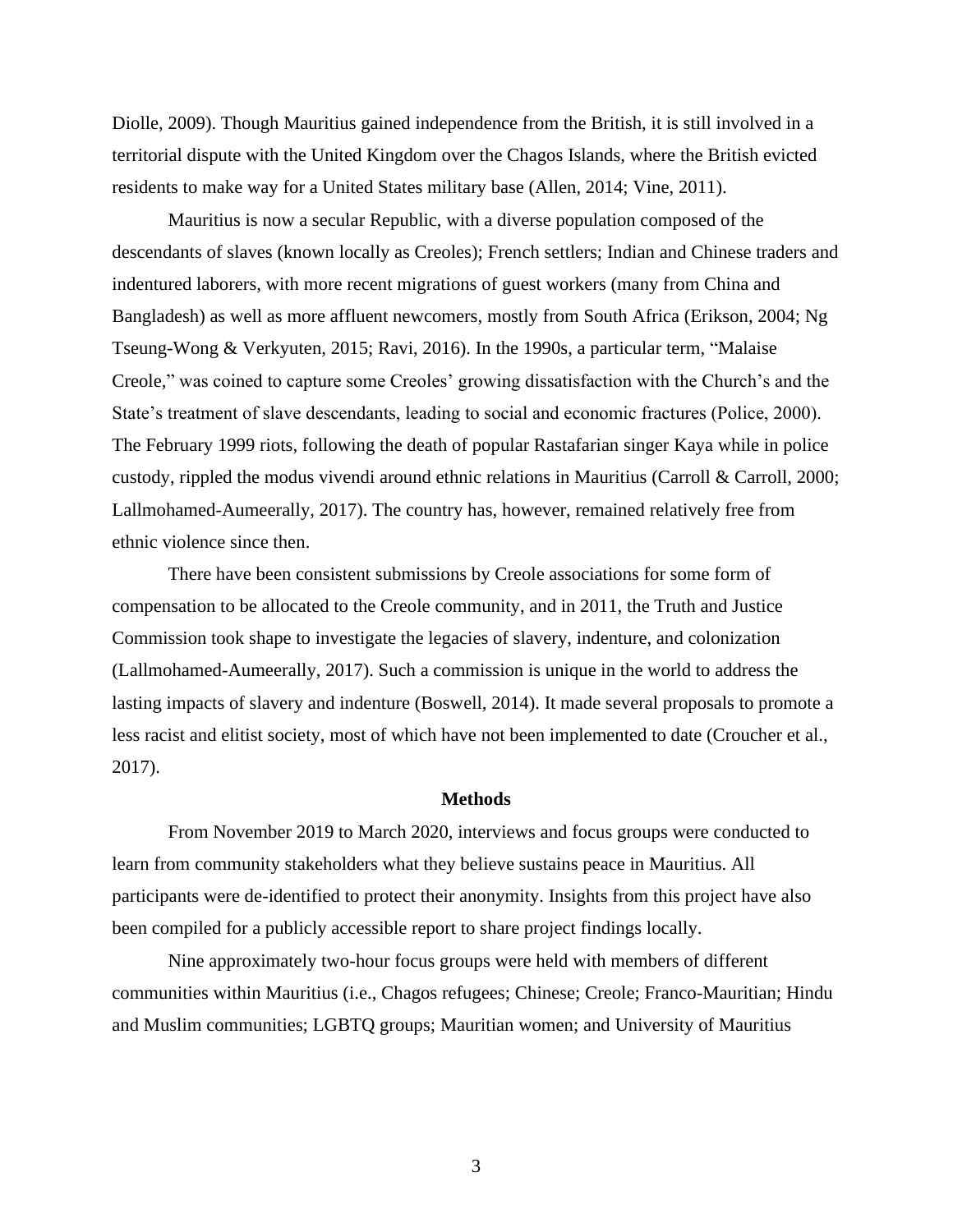students.)<sup>1</sup> Each group consisted of between 7 and 11 participants, with a total of 74 people participating. Participants were recruited to represent different identity groups within Mauritius, and snowball sampling techniques were used. Focus groups were structured to ensure participants shared similar identities, which can promote comfort and candor, and can be particularly important when including minority or marginalized groups (Fallon & Brown, 2002; Rodriguez et al., 2011). These groups were led by 14 facilitators who were members of the represented communities which can allow for more honest conversation (Fallon & Brown, 2002; Rodriguez et al., 2011). After the focus groups, all facilitators participated in a workshop where findings were shared and debriefed. Focus groups were recorded and transcribed, as well as translated into English.

Data was also collected from 15 interviews. Interviewees were selected based on experience working in relevant fields such as conflict resolution, journalism, and government (see Table 1). Several were chosen because they are well-known in Mauritius for contributions in their respective fields. Interviews were conducted in a place of the interviewees choosing; two were over Zoom, and one over email, as these three participants were unable to meet in person. As English is the official language of Mauritius, and all selected stakeholders spoke English, these interviews were conducted in English by American researchers. All interviews were recorded and transcribed.

| Interviewee   | Position               |
|---------------|------------------------|
| Interviewee 1 | Writer/ Public Figure  |
| Interviewee 2 | Journalist             |
| Interviewee 3 | <b>Business Leader</b> |
| Interviewee 4 | Historian              |
| Interviewee 5 | Creole Activist        |

Table 1: Interviewees

 $<sup>1</sup>$  A portion of the Chagos islanders' session and the Creole community session overlapped due to</sup> unforeseen constraints which occurred as sessions were held.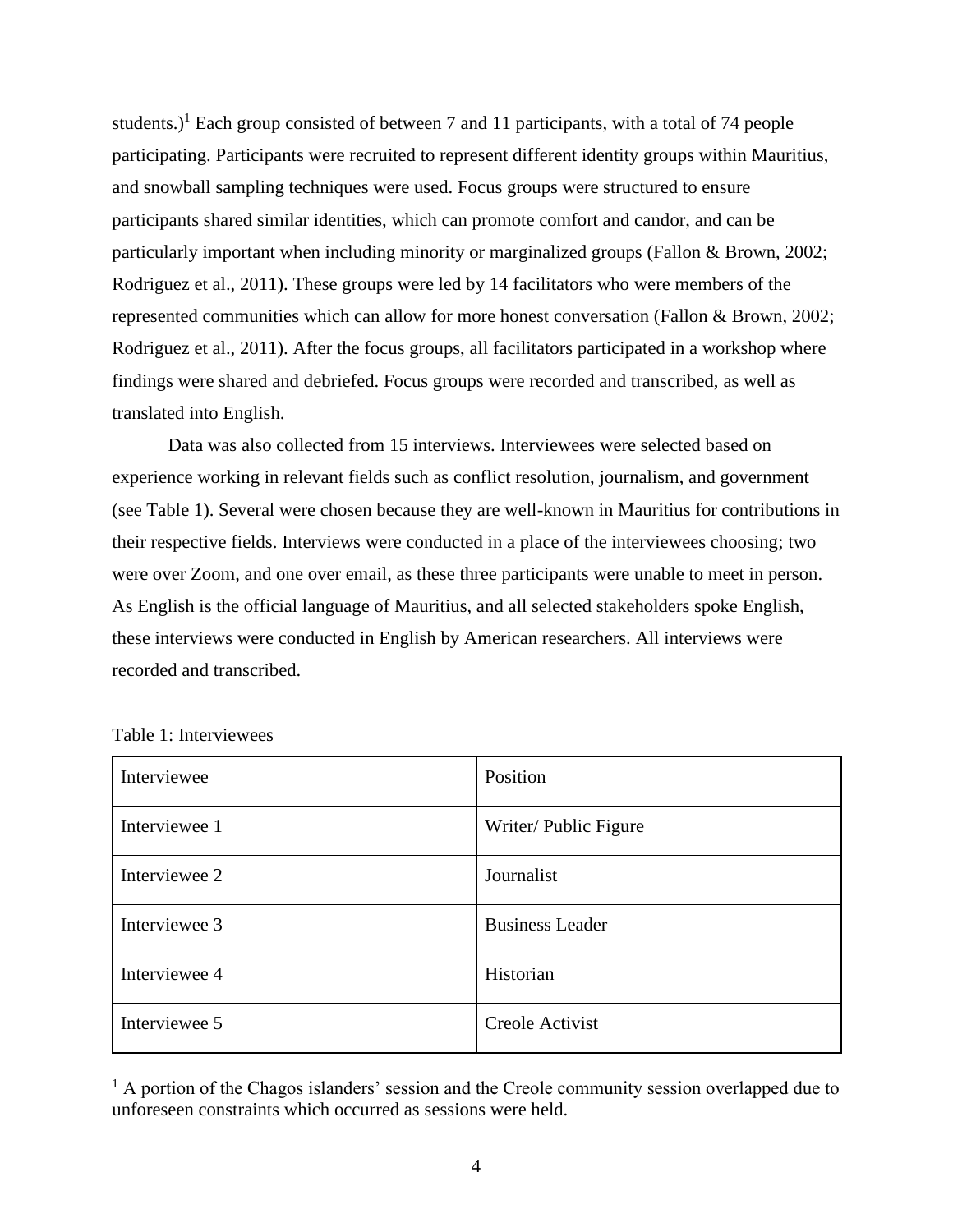| Interviewee 6  | Academic, Gender Activist           |  |
|----------------|-------------------------------------|--|
| Interviewee 7  | <b>Trade Unionist</b>               |  |
| Interviewee 8  | Leader of NGO                       |  |
| Interviewee 9  | Mediator                            |  |
| Interviewee 10 | Creole Activist                     |  |
| Interviewee 11 | Foreign Resident Lawyer             |  |
| Interviewee 12 | Government Official                 |  |
| Interviewee 13 | <b>Environmental Activist</b>       |  |
| Interviewee 14 | Disaster/Resilience Researcher      |  |
| Interviewee 15 | <b>Youth Environmental Activist</b> |  |

Transcripts from interviews and focus groups were analyzed and coded using a thematic analysis approach (Braun & Clarke, 2006; Nowell et al., 2017) which involves identifying ideas within the data, i.e., themes, rather than counting words or phrases, offering a way to capture complexities present within textual data (Guest et al., 2012). Coding was an iterative process where we reviewed the transcripts, classifying and sorting the data into four overarching categories: descriptions of peace; drivers of peace; challenges to peace; and sources of resilience. Salient patterns that emerged within these categories were then identified, proposed, discussed, and used to form codes. Coding is an interpretive, heuristic, and ultimately subjective process (Saldaña, 2021). Coding of this data was completed by the authors of this paper (one Muslim Mauritian woman; one bi-racial Chinese-White American woman; and one White American man) and our identities, perspectives, and familiarity with the context likely influenced this process. To enhance reliability, we independently coded some data, and met to review the degree of overlap, and resolve discrepancies. There was a high degree of agreement throughout the process of defining and identifying codes. Frequencies of each code were calculated using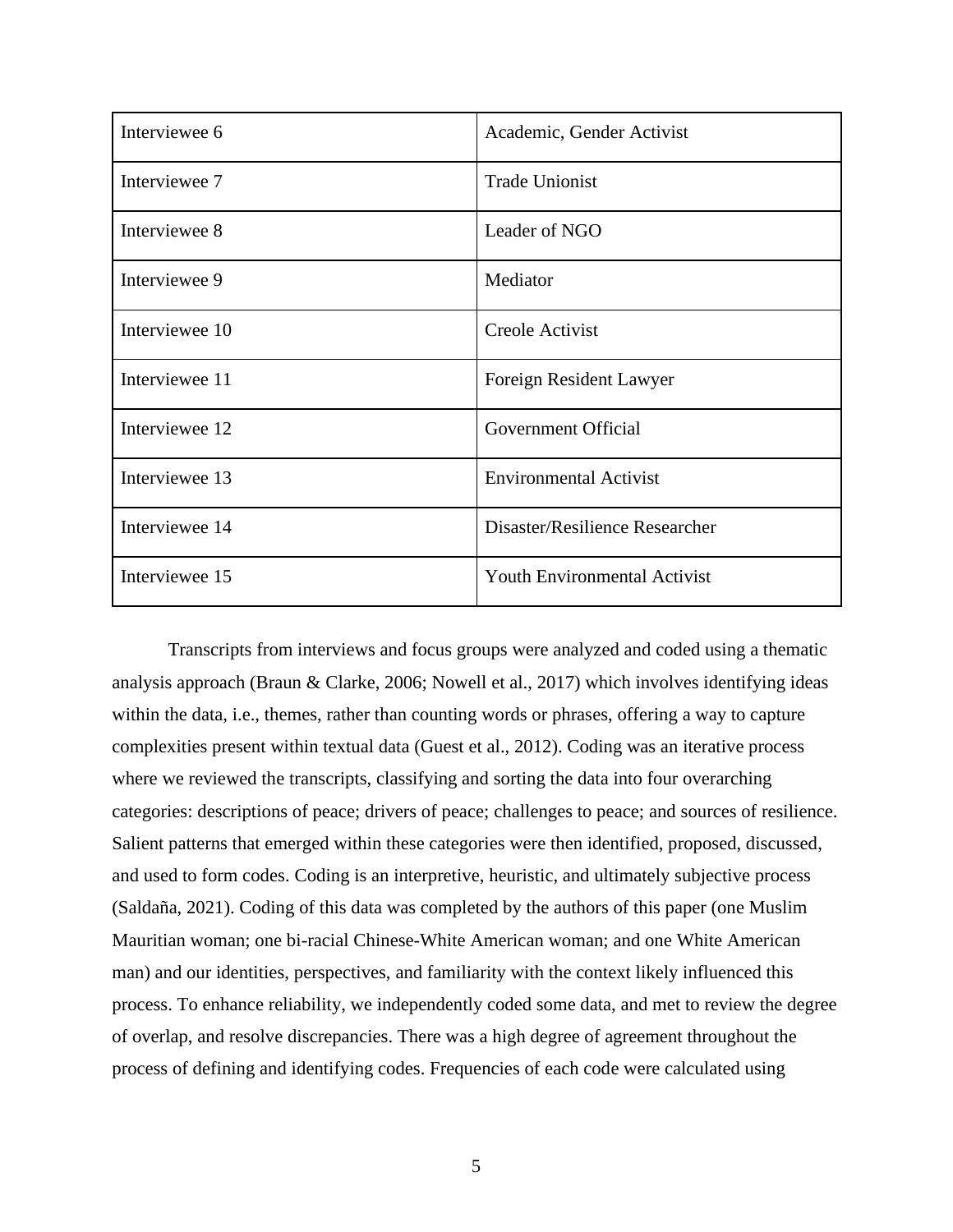NVivo 12, though these frequencies are not meant to suggest the relative importance of a given theme (Maxwell, 2010).

#### **Results**

#### *The nature of peace in Mauritius*

When asked to describe peace in Mauritius, the responses were complex and often replete with contradictions. As one interviewee said, "Mauritius is highly complicated but peaceful" (Interviewee 11). Themes from our findings are presented here in order of their frequency of reference (see Table 2), with a percentage which refers to the percent of interviews and focus groups where the theme was mentioned (e.g., "Everyday peace (79%)" signals that it was mentioned when describing the nature of peace in Mauritius in 79% of interviews and focus groups).

**An everyday peace (79%)**. Most participants described an everyday peace, a peace exemplified by friendly and positive interactions with neighbors, with shopkeepers, at the bus station, or at the hospital. One story showed how people quickly mobilize to look out for one another:

I saw a woman had lost the key to her scooter in a hole in the pavement, and there was a man that was trying to help her. I was speaking with her about what I could do, perhaps go to the municipal county and ask the laborers to get it out. At the same time, on the right, there was a Chinese Mauritian, a shopkeeper there who had witnessed the scene. He went in the shop, and came back with a long thing with a hook at the end, and came back, and we all, even at my age, worked together to solve that. This is, I think, symbolic of all of the country. (Interviewee 8)

Participants described harmony and common kindness extended to both friends and strangers exemplified by good relations with neighbors where people help one another, share cakes during religious holidays, and attend each other's weddings.

**A tentative peace (79%)**. While most participants agreed that there is peace in Mauritius, it was often qualified as "fragile" (Interviewees 2, 7, 8, 11, & 12; Creole, Chagos, and student focus groups), a "negative peace" (Interviewee 9), "a veneer of peace" (Interviewee 6), a "cold peace" (Interviewee 4), "a visible peace" (Interviewee 9), and even as "an oppressive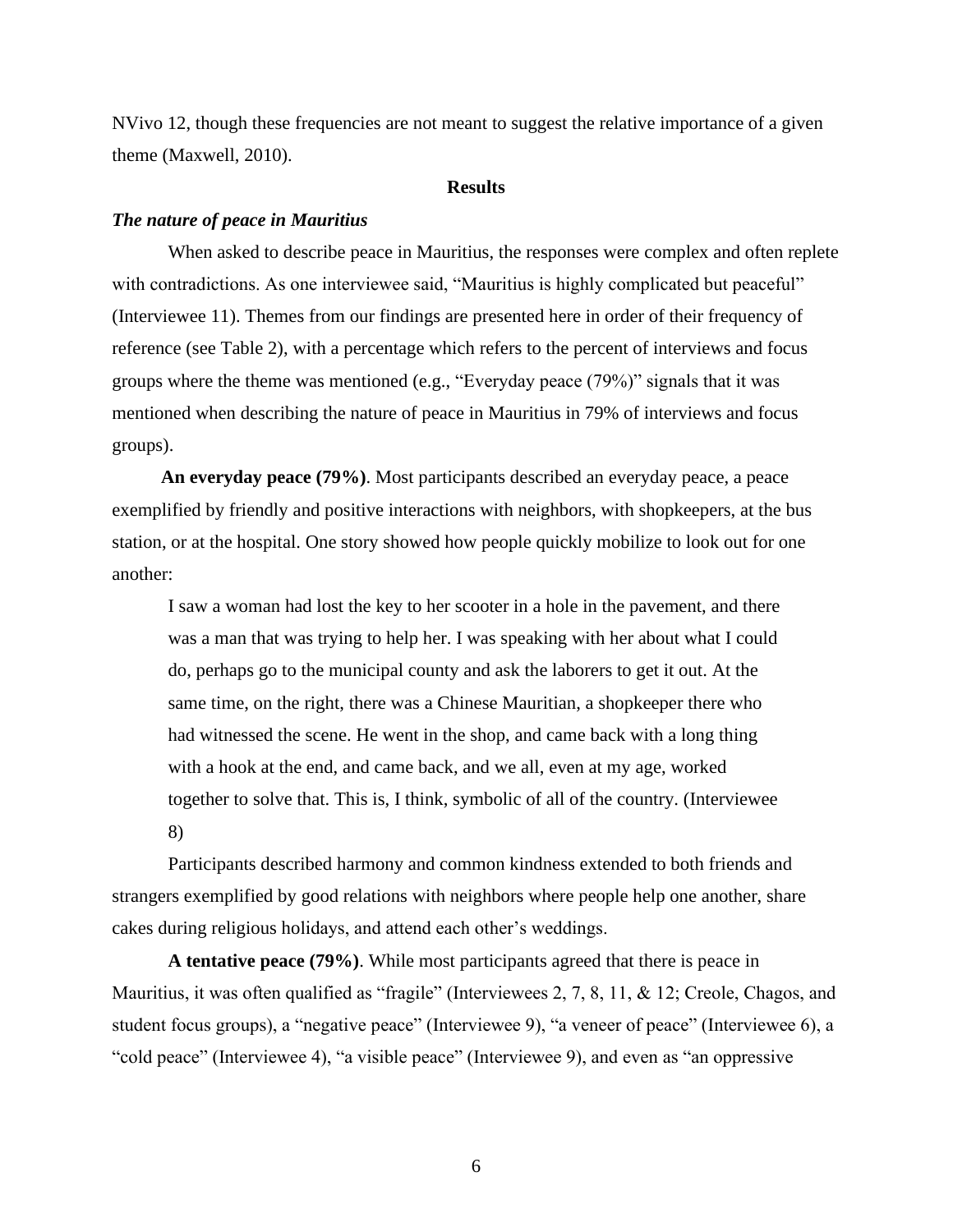| <b>Themes</b>                 | <b>Focus Groups- Interviews-</b> |                                 | <b>Total-</b>   |
|-------------------------------|----------------------------------|---------------------------------|-----------------|
|                               |                                  | # of references # of references | # of references |
| <b>Descriptions of Peace</b>  | 95                               | 45                              | 140             |
| <b>Everyday Peace</b>         | 41                               | 19                              | 60              |
| <b>Tentative Peace</b>        | 14                               | 25                              | 39              |
| <b>Negative Peace</b>         | 8                                | 3                               | 11              |
| <b>Drivers of Peace</b>       | 136                              | 135                             | 271             |
| Socialization                 | 49                               | 26                              | 75              |
| Multiculturalism              | 35                               | 36                              | 71              |
| Non-confrontational Values    | 41                               | 26                              | 67              |
| <b>Cross-Cutting Ties</b>     | 30                               | 17                              | 47              |
| Overarching Identity          | 23                               | 10                              | 33              |
| Safety and Security           | 13                               | 17                              | 30              |
| Peace Mindset                 | 23                               | $\overline{4}$                  | 27              |
| Equity                        | 9                                | 15                              | 24              |
| <b>Basic Human Needs</b>      | 5                                | 17                              | 22              |
| <b>Prevention Orientation</b> | 6                                | 11                              | 17              |
| <b>Challenges to Peace</b>    | 244                              | 196                             | 440             |
| Hunkering Down                | 72                               | 48                              | 120             |
| Inequality                    | 45                               | 59                              | 104             |
| Politics                      | 51                               | 32                              | 83              |
| Precarity                     | 28                               | 50                              | 78              |
| Cleavages                     | 51                               | 19                              | 70              |
| Inaction                      | 40                               | 20                              | 60              |
| <b>Lack of Awareness</b>      | 25                               | 25                              | 50              |
| Legacy of Colonialism         | 16                               | $22\,$                          | 38              |

Table 2: Coding results, frequency analysis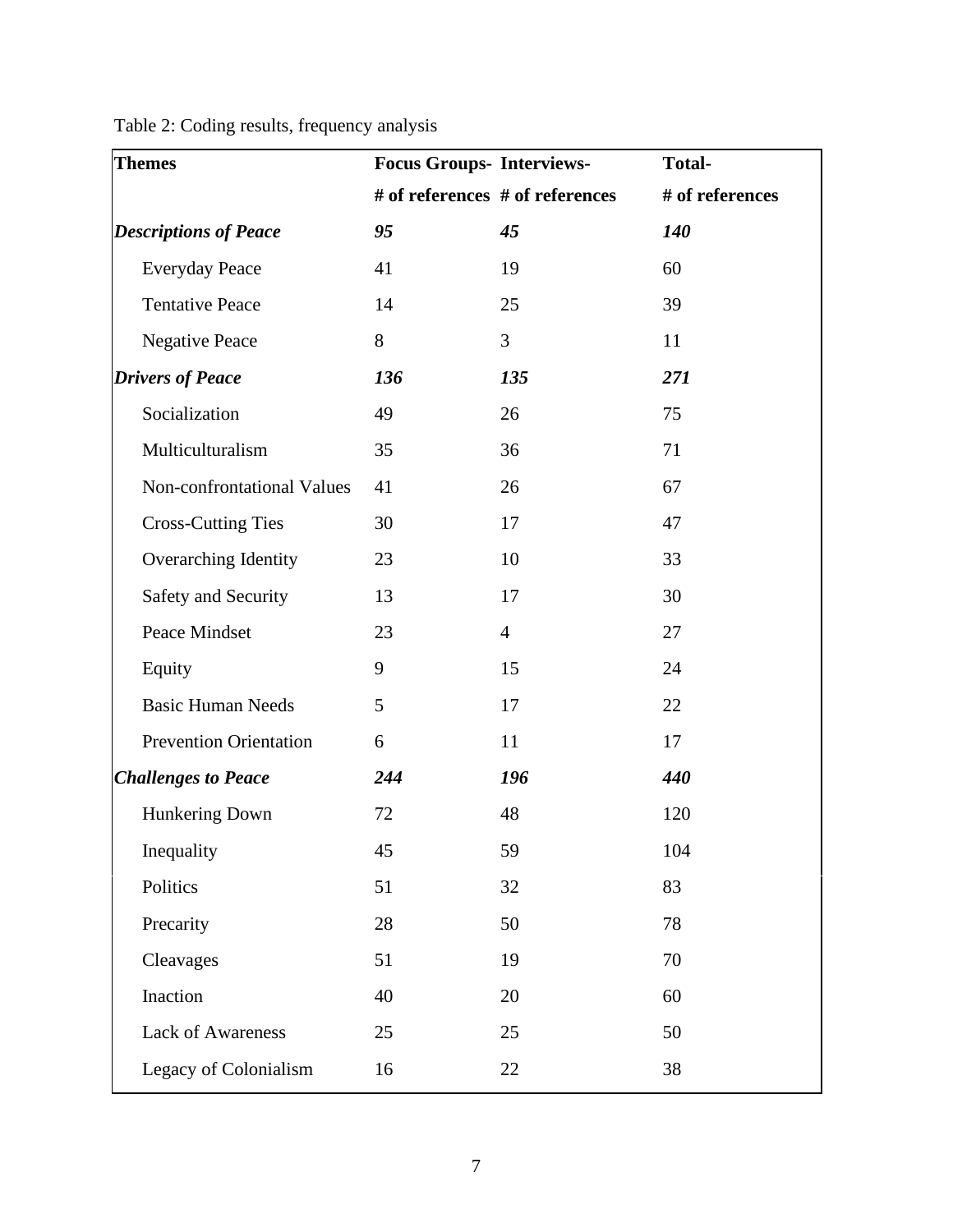| Scarcity                                 | 8   | 19 | 27  |
|------------------------------------------|-----|----|-----|
| <b>Conflict Mindset</b>                  | 21  | 4  | 25  |
| <b>Sources of Resilience</b>             | 104 | 39 | 143 |
| <b>Active Civil Society</b>              | 9   | 24 | 33  |
| <b>Awareness or Education</b>            | 15  | 12 | 27  |
| Keepers of the Peace                     | 18  | 6  | 24  |
| <b>Conflict Resolution Strategies 21</b> |     | 2  | 23  |
| <b>Empathetic Mindset</b>                | 16  | 0  | 16  |

peace" (Interviewees 5 & 10). Some participants described how Mauritius is missing aspects of justice and equity, a subjective sense of fair distribution of resources. The majority of participants also expressed concerns over its fragility, and the need to more openly address underlying tensions: "Indeed we live peacefully, we live well, we can go out of our house but you're in an inferno, in quicksand […] We're still on tenterhooks" (Franco-Mauritian focus group participant).

Many interviewees noted inequality and covert racism, particularly towards the Creole population, as threats to peace:

Deep down underneath we still have challenges because of this sort of ethnical problem, racism, what you call here, communalism, and following this, a lot of exclusion, discrimination, and of course, poverty and the social ends associated with it. (Interviewee 9).

Other Mauritians discussed the structural ethnic and religious divides that played out in the macro-political; public and private sectors; and in policy making. Hindus run the public sector, while Franco-Mauritians, Chinese-Mauritians, and educated, wealthy, foreign workers, $2$  run the private sector (Eisenlohr, 2004; Salverda, 2016). Some described the "Creolization" of Mauritius as promising – Creole is the shared language of the nation and the Creole people are the group most open to inter-marriage and the integration of outside ethnicities and religions into their fold.

 $2$  Mauritius offers occupation permits to those who have high incomes or invest significantly in the country leading to an influx of foreign residents from South Africa and France. This group is subject to different regulations than guest workers without these financial means.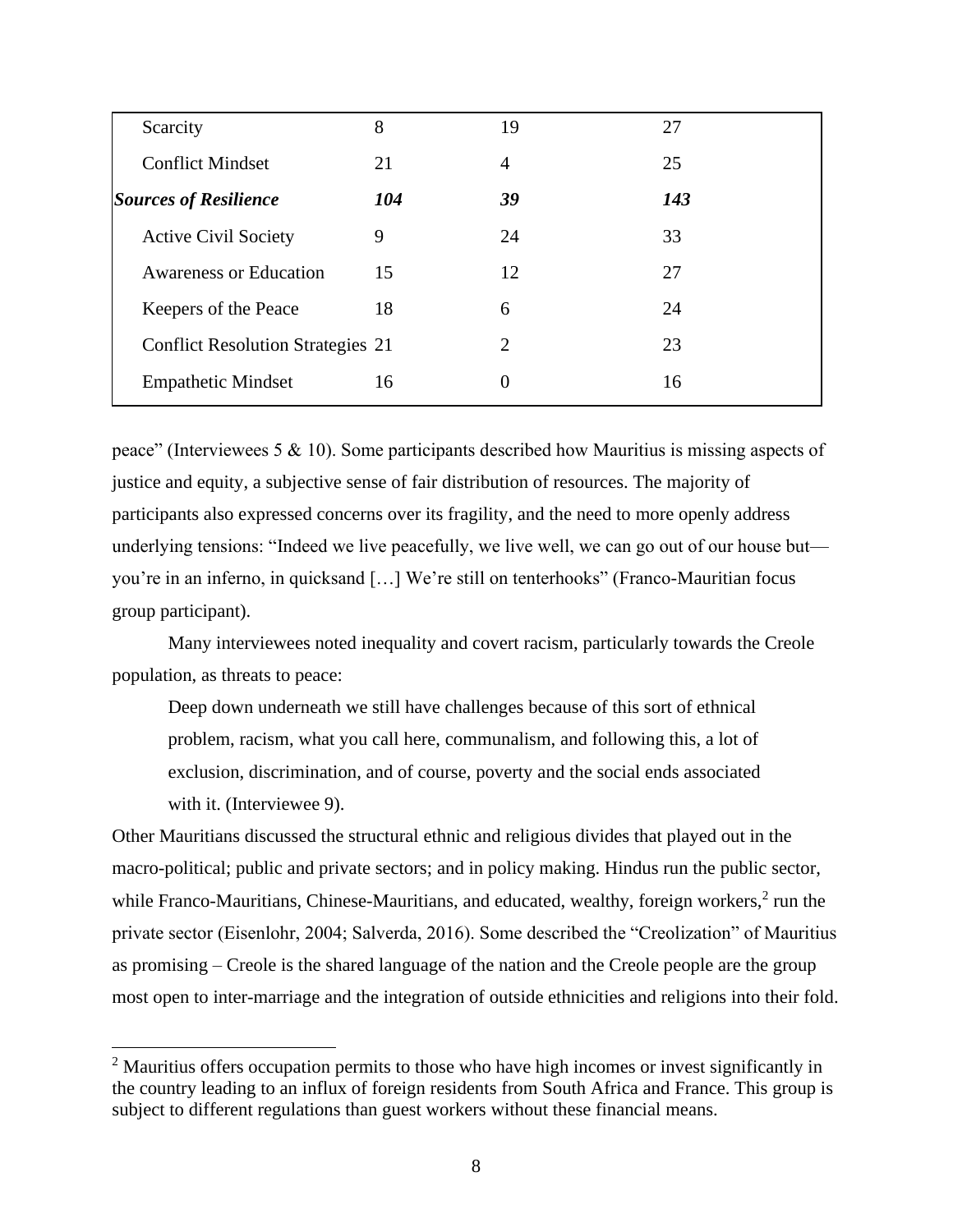On the other hand, Hindus, Muslims, wealthy foreign workers, and Franco-Mauritians, expressed an exclusionary mentality when it came to inter-marriage and deeper social integration. Additionally, LGBTQ individuals described severe consequences for coming out. This tentative peace suggests that elements of structural violence continue in Mauritius.

**A negative peace (20%)**. Around one fifth of focus groups and interviews mentioned a negative peace, or absence of destructive conflict and violence. The last large swell of ethnic tension during the 1999 Kaya riots lasted only four days, and some suggest it was because of the peaceful orientation of the society that it subsided so soon. Focus groups and interviewees often seemed to take a lack of outright violence as a given.

Although many Mauritians take pride in the fact that they are seen as peaceful, and strive to sustain this peace and address injustice, many also seem oriented toward avoiding past actions which led to intergroup violence in 1968 and unrest in 1999 (Carroll & Carroll, 2000). Participants demonstrated high awareness of underlying challenges and fissures, and a pervasive concern that Mauritius could slip into a period of hostility and violence, though this concern also operated as motivation to maintain peace.

#### *Primary drivers of peace in Mauritius*

Several individual, community, and societal-level peace factors were identified through interviews and focus groups:

**Socialization** (75%). The importance of transmitting knowledge, values, and stories which promote peacefulness was highlighted. Learning from elders has long served as a way of transmitting traditional forms of knowledge related to peace, justice, and resistance to oppression in many cultures (Lafleur, 2013; Simpson, 2004). In Mauritius, this transmission was often referred to by participants as passing along wisdom and values across generations, for example, through "oral tradition and sharing stories with children" (Chinese focus group participant). Other forms of socialization intended to inculcate open-mindedness and combat prejudice were also described, such as through education, the media, the internet, and museums. Often people expressed hopes for steps toward sharing knowledge around historical and present-day harms as key towards achieving a more just and equitable future. As a mediator explained:

An example is about a slavery museum […] No, it will not change the life of a lot of people immediately, but it's part of this history and this reconciliation with our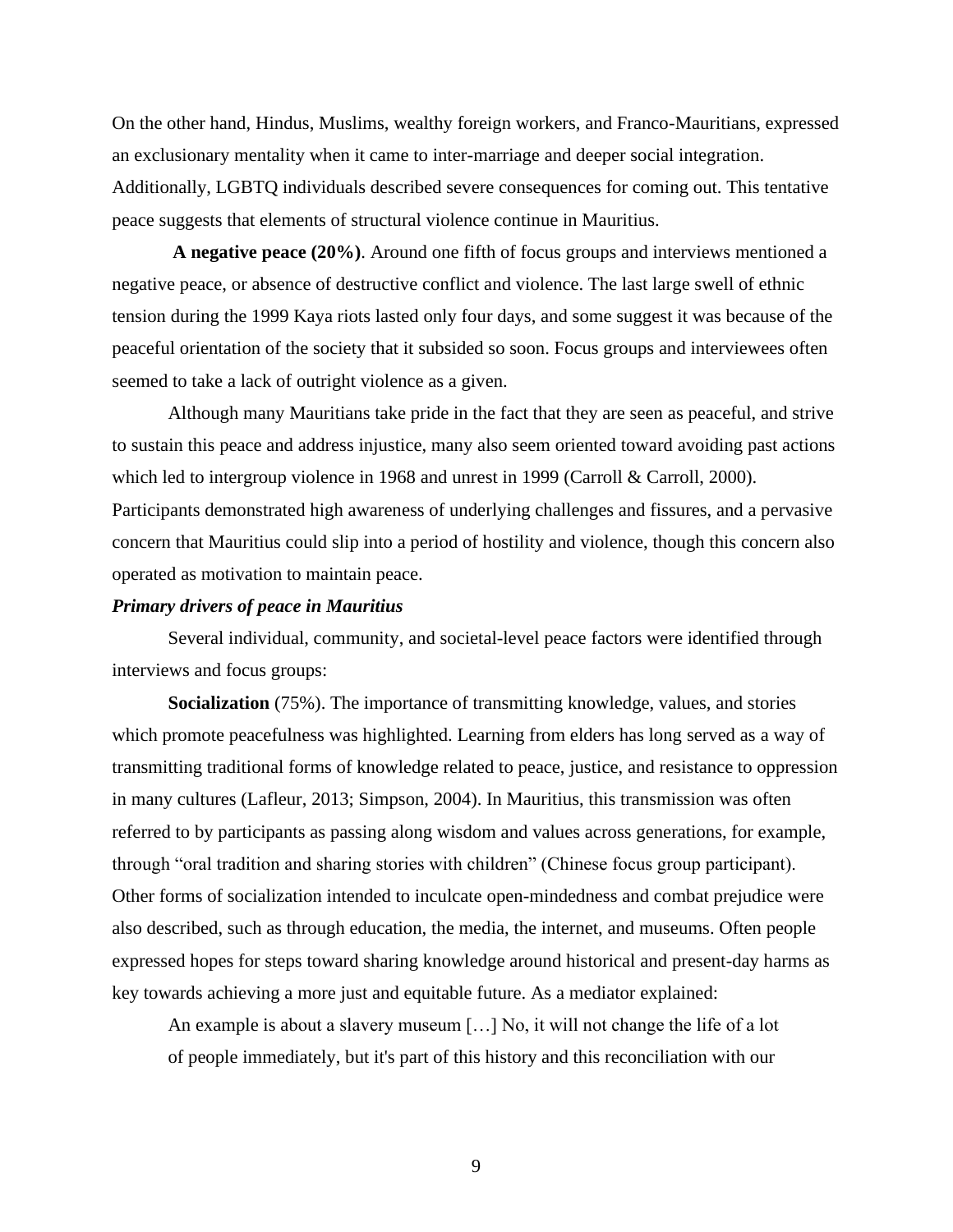history. It's about acknowledging what happened, you know, so that it helps in education and training. (Interviewee 9).

**Multiculturalism** (83%). Many described how Mauritians are instilled with values of tolerance, respect for difference, and multiculturalism. One study found that when asked "what makes a person Mauritian," a third of respondents referenced the idea of "respect for other religious and cultural groups, tolerance for all communities, [and] unity in diversity" (Ng Tseung-Wong & Verkyuten, 2015). Our data revealed a deep pride in the diversity of the country, and a set of norms and policies that help support it. Participants described how growing up in a diverse society develops values and skills needed to live together, and how respect for others is enforced through education and law. One participant observed:

In our daily lives, there are many ways in which we can maintain peace with other religions. For instance, in the workplace where there are colleagues from different religious communities, we tolerate them as long as they do not oppose or attack our beliefs… In primary school, children are taught about different religions, different religious festivities, sharing, commonalities and *le vivre ensemble* [living together]. (Muslim focus group participant)

**Non-confrontational values** (58%). Participants pointed to strong norms privileging peace and interpersonal harmony over discussing controversial issues. As a member of the Hindu focus group noted, "Conflicts in Mauritius are swept under the carpet." A prominent journalist noted how these norms are often institutionalized with for example, certain newspapers having policies expressly prohibiting printing anything which may incite ethnic or religious divides. This aligns with research which suggests peaceful societies tend to evidence strong social norms and taboos which prohibit the use of violence in many forms (Bonta, 2013; Fry, 2006), and encourage avoidance, generally favoring responses to conflict that involve self-control or restraint (Fry, 2004). Some participants discussed how religion also inspires these non-violent values.

**Cross-cutting ties** (67%). Cross-cutting ties (LeVine & Campbell, 1972; Varshney, 2002) are connections individuals have to members of different identity groups that pull one's loyalties or allegiances in more than one direction. These ties help form networks of social support that connect different communities and are important for respect and solidarity across groups (Putnam, 2000; Szreter & Woolcock, 2004). Participants described how integrated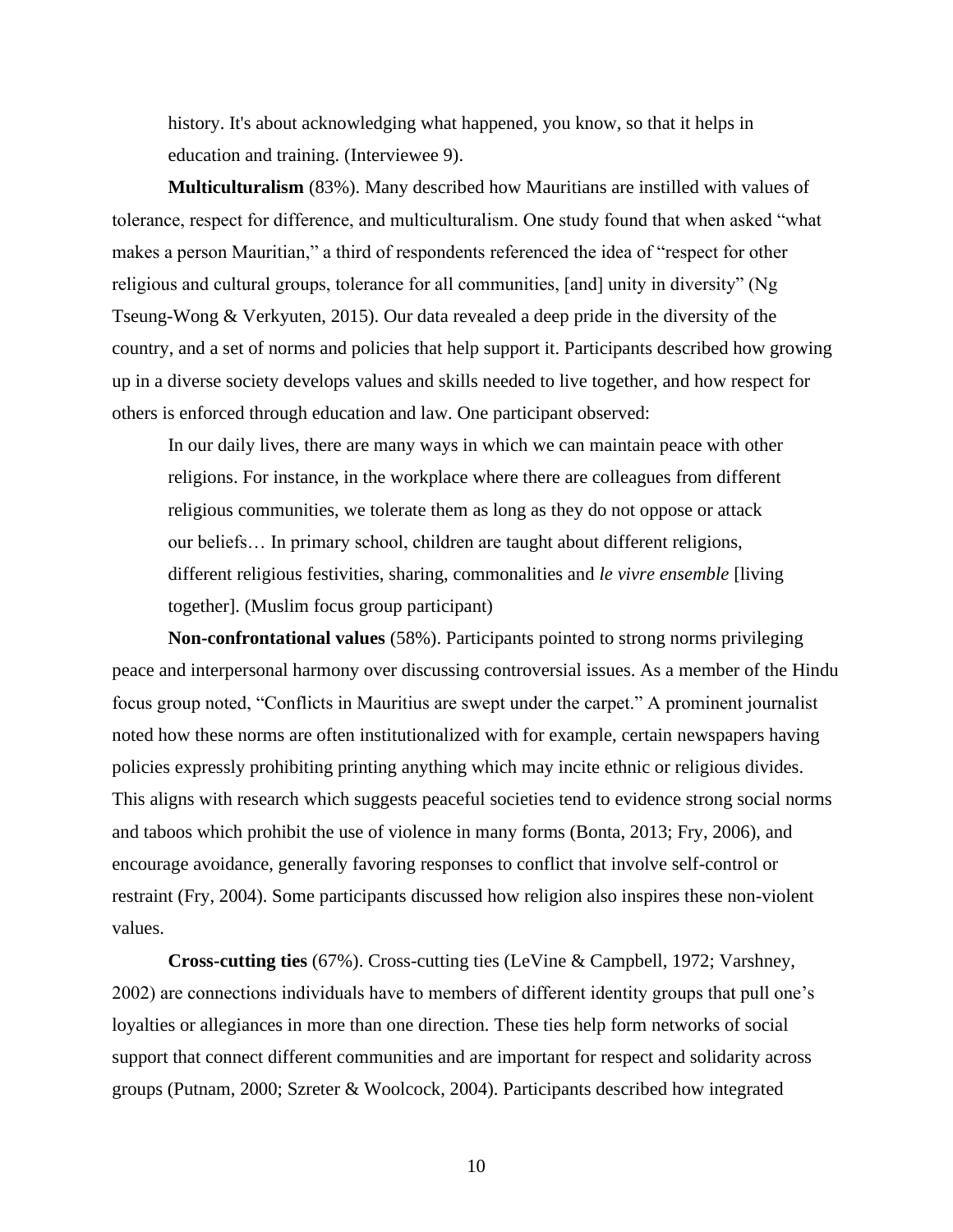workplaces, schools, and neighborhoods allow people to build bonds that bridge differences. One member of the Creole focus group said, "I live close to my neighbor, he is a Tamil. We live well together. One day he referred to me like this, 'She is not my neighbor, but a relative!' I was happy to hear him say that." These connections often lead to friendships and intermarriage even though it is still not completely accepted by all Mauritians. Several researchers have described how although workspaces and public areas are integrated and ethnically mixed, the private lives of Mauritians tend to be ethnically segregated (Carroll & Carroll, 2000; Eriksen, 1988, 1998; Ng Tseung-Wong & Verkyuten, 2015).

**Overarching identity** (67%). Despite the diversity in Mauritius, participants pointed out that a strong overarching identity as Mauritians also contributes to peace. One historian (Interviewee 4) asserted, "In the context of peace, this is very important. This recognition of whatever may be our ethnic origin, or color of skin, we are all Mauritians." Research suggests that when ethnic group identities are complemented by a meaningful superordinate identity, intergroup threat decreases, positive outgroup attitudes increase, and intergroup forgiveness is more likely (Cehajic et al., 2008; Gaertner et al., 2000; Noor & Brown, 2006). A common identity was noted to be particularly strong when Mauritians were faced with outsiders (i.e., when a Mauritian is abroad), and during certain key events (e.g., Indian Ocean Games, the Pope's visit). Some interviewees and members of focus groups discussed the Creole Mauritian language as a way to bridge divides and build common identity.

**Safety and security (50%)** The idea of safety and security was often taken by participants as a given, with one student from the University of Mauritius saying, "We don't fear going out onto the street. We don't need to fear an attack from anybody or that someone will kidnap us." While this may be the reality for many, it is not necessarily true for all groups. LGBTQ focus group participants in particular noted that often it is not safe to openly express aspects of their identity in public spaces.

Several people also observed how the absence of guns and an army, as well as the country's relatively strong rule of law, contribute to increasing the probability of peace. As one participant explained,

Mauritius, until proven to the contrary, neither manufactures bombs nor does it import them. Countries that constantly face wars have bombs and are tempted to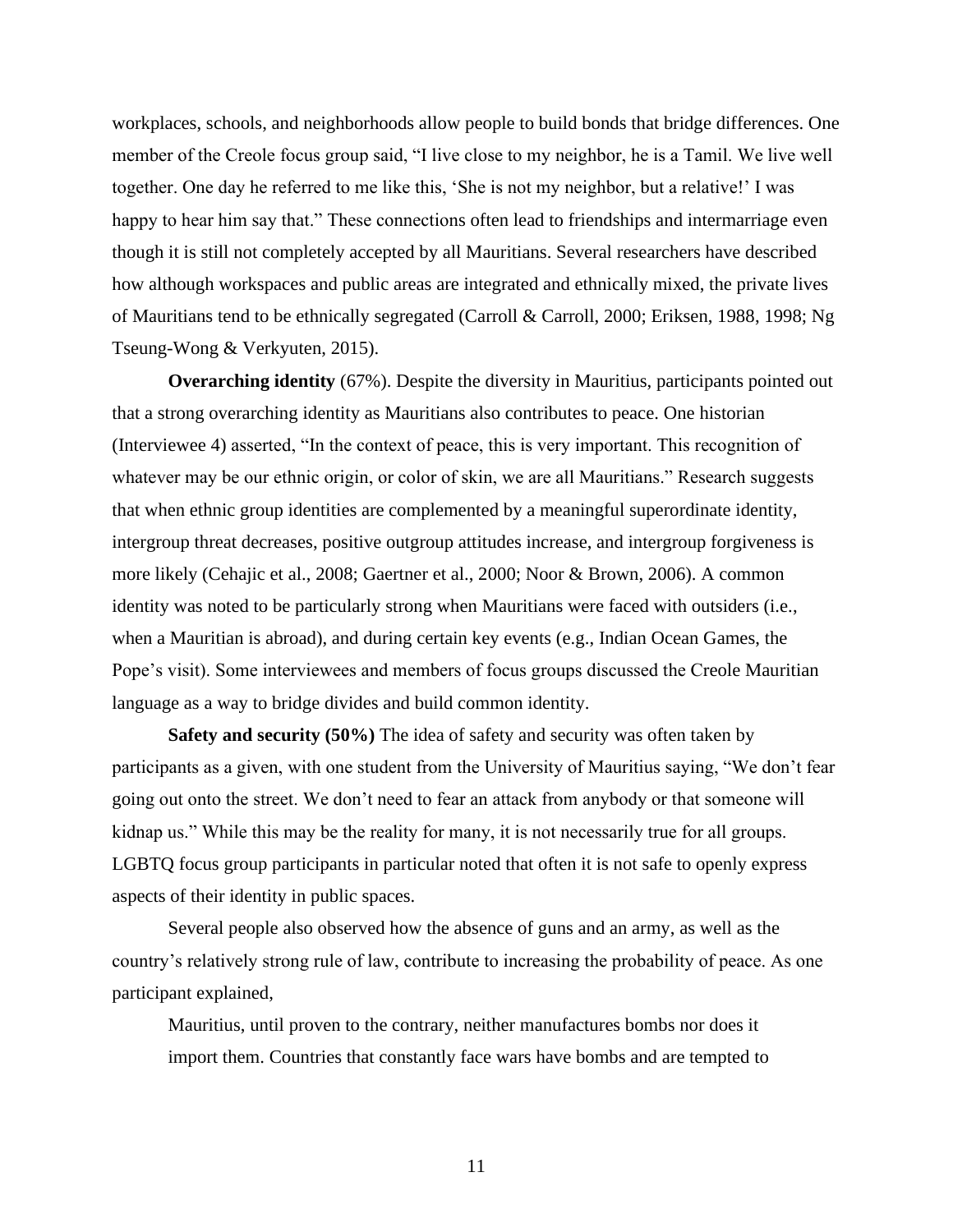use them. Peace in Mauritius can be accounted for by the absence of weapons. (Creole focus group participant)

**Peace mindset** (50%) While many drivers of peace which arose from the data were more structural, individual qualities such as respect, trust, faith, compassion, and benevolence, were also viewed as key to peace. As a member of the Creole focus group reflected, "I think that you need first to have inner peace. Then you can make peace with others." This reflects research suggesting individual factors such as trust (Ferrin et al., 2008), and hope (Cohen-Chen et al., 2015) can promote positive intergroup relationships and peace.

**Equity** (58%). Equality, equity, representation, and power balanced across groups were also cited as important factors for peace. These were often mentioned as goals, however, rather than reality. Some participants praised specific policies and recommendations intended to advance equity and representation such as the UN Affirmative Action report, and the Equal Opportunity Commission. Economic, social, political, or status inequalities along clearly defined group lines have been linked to increased intergroup animosity (Cederman et al., 2015; Stewart, 2000; 2016; Østby, 2008), highlighting the importance of equitable opportunity structures for building and maintaining peace.

**Basic human needs** (50%). Several interviewees noted the importance of Mauritius's strong welfare state, ensuring the majority of people have access to basic services such as healthcare, housing, and education. The universal and free health coverage in Mauritius has been particularly helpful in navigating the coronavirus crisis, allowing for minimal death and hospitalization (Blin, 2020). Research from across the globe suggests that satisfaction of basic needs such as shelter and food, is strongly linked to wellbeing and the ability to thrive (Tay & Diener, 2011). Additionally, states which meet the basic needs of their citizens are more likely to avoid internal conflict: One analysis found an increase in social welfare spending decreased the probability of civil conflict onset (Taydas & Peksen, 2012).

**Prevention orientation** (46%). Participants also described how knowledge of past tensions and violence inspires a fear of future conflict, in turn promoting peace. While there is a wide body of research examining the negative implications of trauma and fear for future generations (Hobfoll, 2007; Widom, 1989), in Mauritius, our data suggests past traumas actually serve to drive peace. For participants familiar with past intergroup violence, the fragility of peace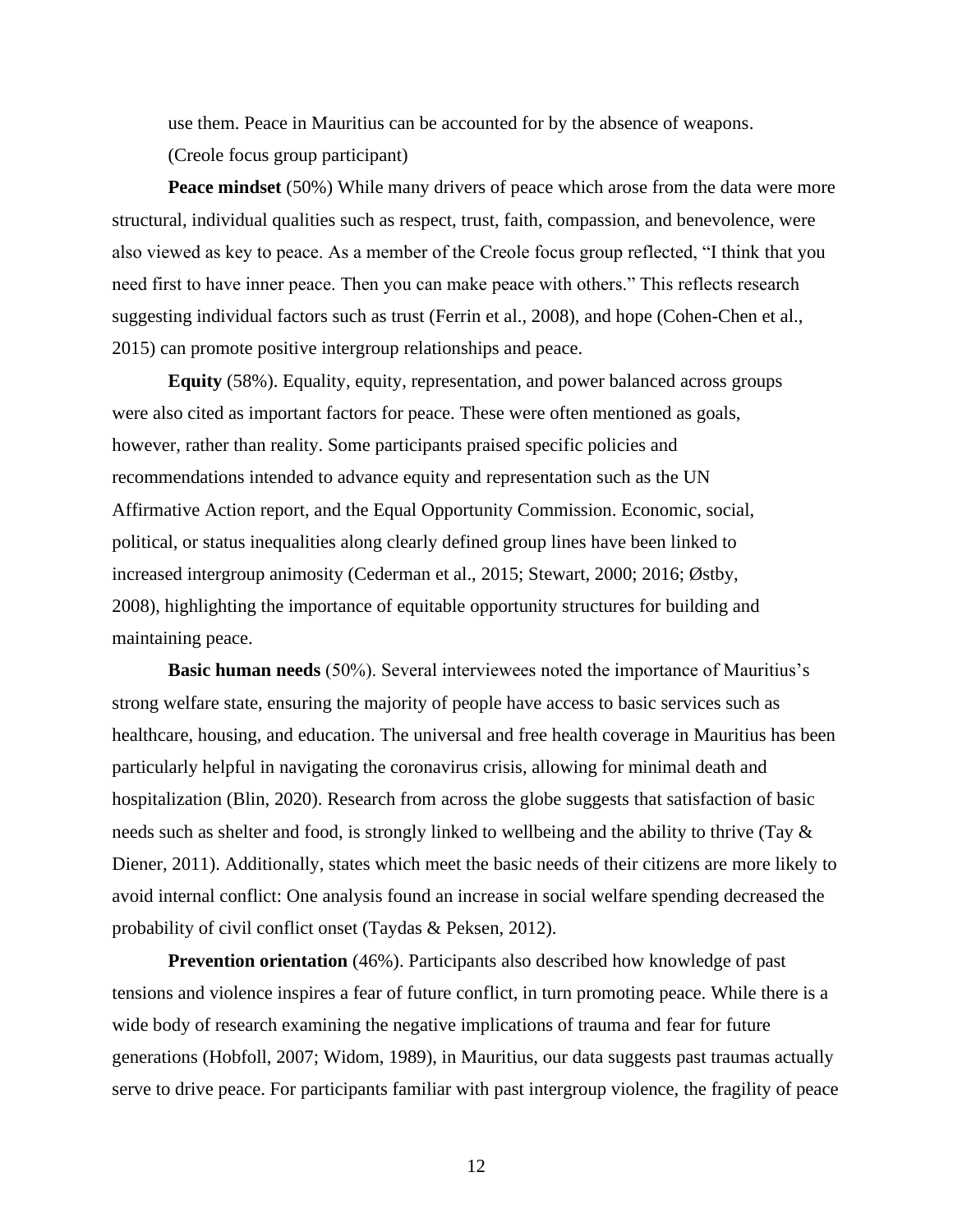was salient, serving as a motivation to avoid escalating any tensions. The experiences of those who lived through past conflict may contribute to "altruism born of suffering" or a "survivor mission," where victimization is translated into a deep commitment to preventing pain, and a belief in protecting others' welfare (Lifton, 2012; Staub & Vollhardt, 2008).

### *Challenges to peace in Mauritius*

Challenges to peace loomed large in the focus groups and interviews (see Table 1 for coded themes). This emphasis is common in peace and conflict research, as when it is safe to speak out, people are more inclined to recall and speak about community problems than strengths (see Baumeister et al., 2001). Participants expressed their commitment to the preservation of a stable and durable peace, while also acknowledging the need to re-think and adjust existing processes in response to some festering issues stemming often from residual colonial structures.

**Hunkering down (83%)**. The practice of hunkering down, locally referred to as communalism, is one example of the experience of the "violence of non-violence" (Creole focus group participant). The data illustrated how the primacy of in-group allegiances can undercut the elaboration of common civic objectives. A member of the Hindu focus group shared, "What we hypocritically hide in Mauritius is that we have communalism to a large extent. I will support my religion in order to sideline you." Some feared that promoting essentialist identities may nurture extremist leanings, as demonstrated by sporadic confrontations, for instance, when a group of Muslim radicals demonstrated against an LGBTQ parade in June 2018, leading to the cancellation of the march, following police intervention. As one participant mentioned:

The question to be asked though is how the new generation will maintain peace and the cultural richness of the island considering that there is a rise in Islamic radicalization. Radicalization not only takes place in the Muslim community but also among Christians and Hindus. (Muslim focus group participant)

A narrow focus on ethnicity has also deflected attention from growing inequality and the need for a social justice agenda, which the bulk of participants consider as the foundation for effective peacebuilding.

**Inequality (83%)**. While Human Development Index measures were all on the rise for Mauritius in 2019 (United Nations Development Programme, 2019), the increasing gap between the rich and the poor was identified as a growing form of structural inequality. One historian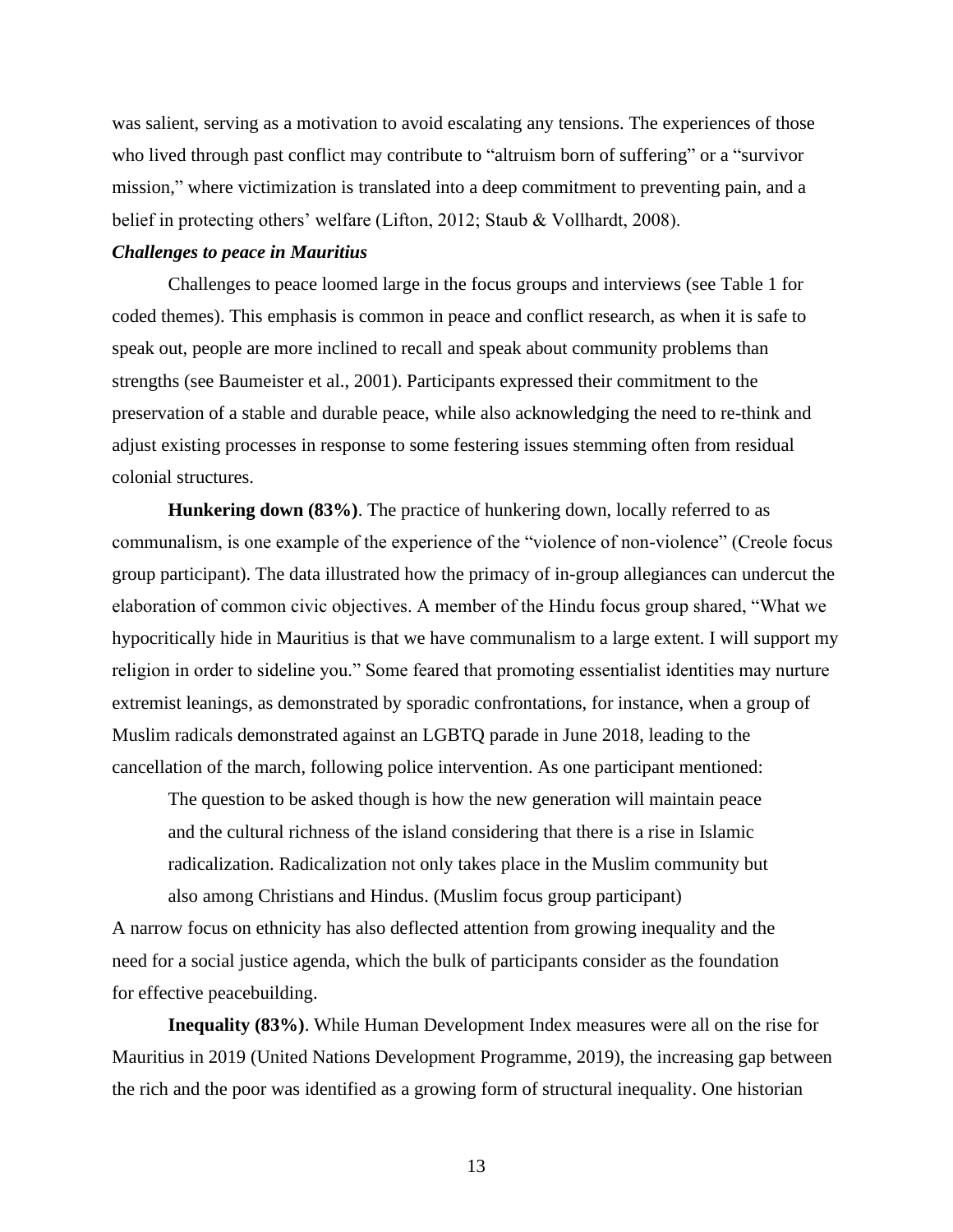noted: "There is an underlying unhappiness with the sort of concentration of wealth" (Interviewee 4). The discrepant development process has bred disparities in wealth, access to education, political representation, and opportunity among different groups, with members of the Creole group being more severely disadvantaged, according to a number of stakeholders:

[With] the rapid evolution of the society, economy and so on ... the Creole are marginalized while remaining excluded. They are being left behind more quickly because all they suffer is harsher than the others. (Interviewee 4)

According to a foreign-resident lawyer, the status quo is in the interest of some people: In fact, about 10 years ago, there was a proposition for the Mauritian stock market to merge with the JSE [Johannesburg Stock Exchange] in South Africa. And from my point of view, it would have been fantastic, money flowing and business, and the locals, the Franco-Whites, didn't want that. They have got things their own way at the moment, sitting at the top of empires, and they don't want that to be disturbed. (Interviewee 11)

**Politics (83%)**. Mauritius, like some other post-colonial societies, has adopted a political system known as consociationalism to minimize conflicts between political elites from the different ethnic groups and ensure majority-minority balance (Lijphart, 1977; Means, 1996). Participants regretted that the cultivation of ethnic or religious distinctiveness has been heightened by political maneuvering especially at election time, expressing the need for a crackdown on corrupt practices and cronyism in local political culture. The call for electoral reform to tackle gerrymandering by some Creole focus group participants is a plea for greater inclusion in the political process and institutions:

My request is more political. I demand electoral reform. If you analyze elections, you observe that Creole vote, but they are not represented. I live in Moka, I voted but my vote did not count for much. I deem it is important to have an electoral reform, after which the assembly will truly represent all communities. (Interviewee 10)

This demand locates political representation as an issue which has not been adequately addressed within peacebuilding efforts.

**Precarity (88%)**. Interviewees highlighted the ways in which recurrent extreme climatic conditions exacerbate the economic precarity of those who already live in densely populated areas and who rely on benefits to survive. Some regions on the island have suffered recurrent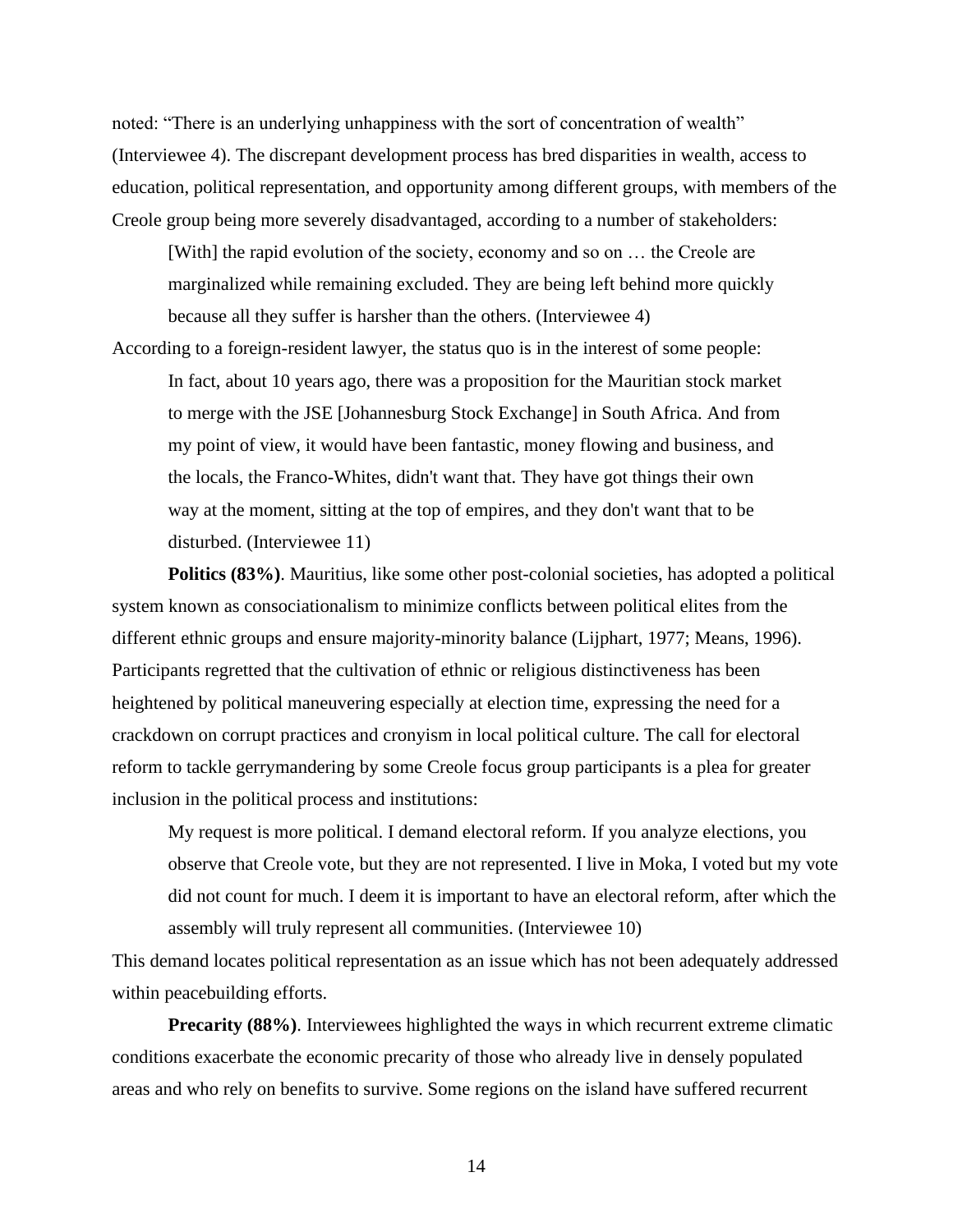flooding because of a defective rain evacuation system. Scuffles have taken place as inhabitants queued for hours at police stations to collect benefits. They have also denounced local MPs who pay attention to their grievances during election time and thereafter ignore their plights. As one environmental activist noted:

It's become an annual exercise in January of, you will see in […] the townships, on the outskirts of port base, get flooded and the poor people will go down to the police stations and then you have mini riots. (Interviewee 13)

The whole population is at risk in a small island-state with limited resources and which faces precarious climatic conditions (Bündnis Entwicklung Hilft, 2017). According to a Creole activist (Interviewee 10), "'[The] real threat is environmental, is climate change, and there is a real unconsciousness of the population about the environment. This is the main challenge of our society." While climate change was characterized in our data as a challenge which endangers underprivileged communities more directly, participants also noted how ecological insecurity concerns all communities. The recent oil spill off the coast highlights how there is collective mobilization around the environment. A wide cross-section of civil society came together to take the lead in the clean-up initiative, culminating in a protest march on August 28, 2020 calling upon the government to take decisive action (BBC News, 2021). Additionally, stakeholders predicted that the unsustainability of high levels of consumption and the prospect of an economic downturn (which has eventuated with COVID-19), could result in increasing precarity.

**Cleavages (83%).** Numerous participants suggested that the implementation of a multicultural model grounded in the homogenization of ethnic communities mutes social discrepancies within these groups as well as intersectional inequality. Gender inequality is an area of concern, with women under-represented in decision-making positions (United Nations Development Programme, 2019), and cases of domestic violence (Neeliah & Peedoly, 2013). Scholars point to ways in which tolerance often functions as a substitute for equality and parity, concealing extant power hierarchies (Verkuyten et al., 2019). Focus group members pointed out that the manicured image of Mauritius as a "rainbow" nation, defined in terms of distinct ethnocultural groups, deters people from voicing the deepening cleavages between as well as within communities, as exemplified by this statement by a member of the Hindu group:

I think that in today's society, conflicts are mostly situated within the group. If we have to stand together, fight against another group, you will see everyone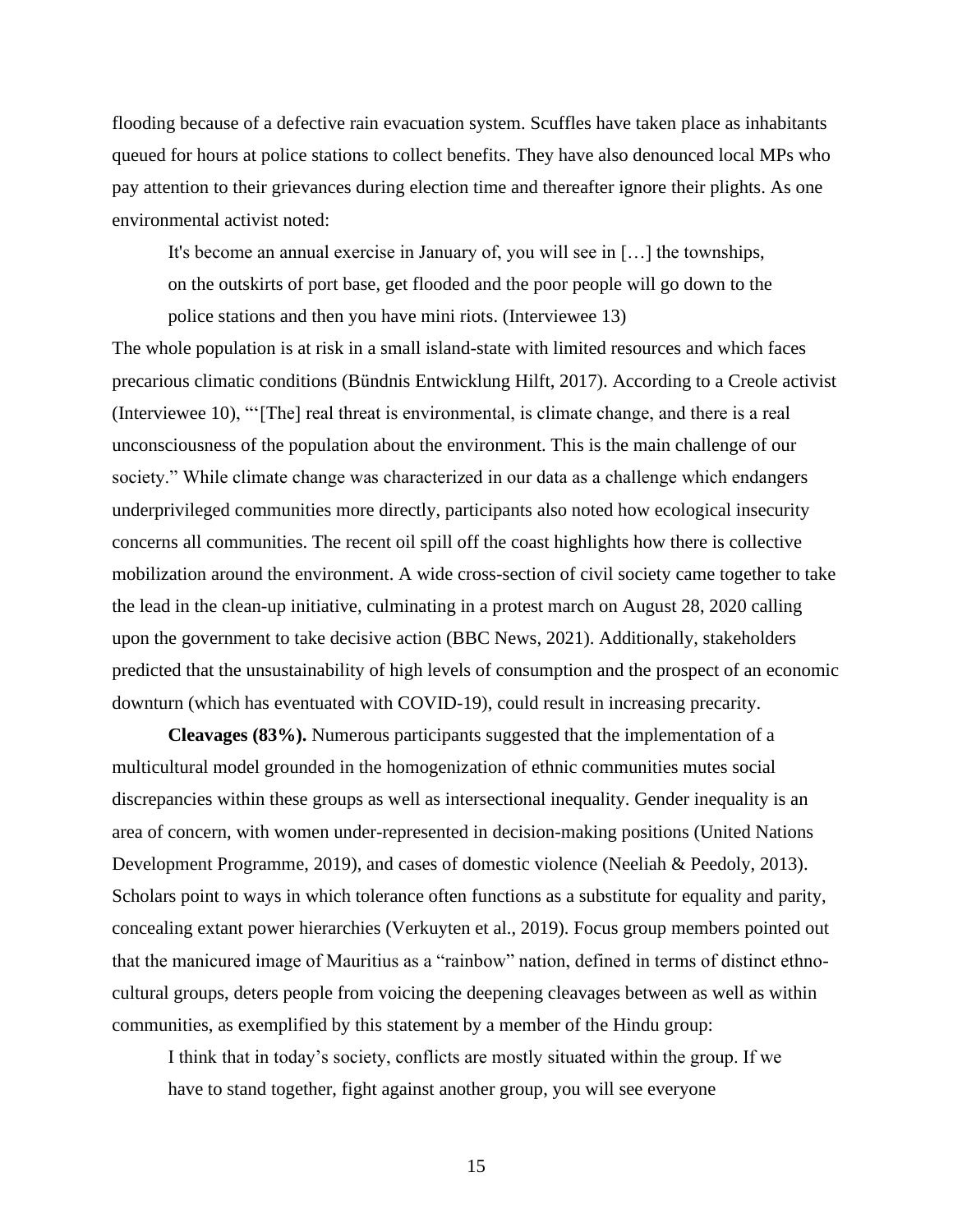together. It's within the group that we have more conflicts. When a group is against other groups, there is solidarity.

Unequal land distribution, particularly on an island subjected to climatic hazards, was cited by an environmental activist as another widening cleavage:

I'm not saying that the rest of the 80% of land is controlled by the Franco Mauritians, but a sizable portion of the remaining private land is controlled by a handful of families[...] So land is going to be, I think, another burning issue coming up.

The smooth resolution of colonial rule preserved the status quo around land ownership in Mauritius (Salverda, 2016). It has been suggested that the setting up of "inclusive and just cultural, economic, and political structures, processes, and practices can address many of these past injustices" (Figueiredo et al., 2017, p. 696–697).

**Inaction (67%).** Mauritian multicultural ethos was described in terms of inaction or passivity, and a politics of compromise. Participants discussed expectations to embrace nonconfrontational attitudes and avoid potential conflict. In the words of a journalist interviewed:

If it disturbs us, we don't talk about it. We just wait until people forget about it. You won't see people even arguing about things […] They would just listen, if they don't agree with it, then keep quiet. […] It's not a cultural trait to challenge [...] And this system of not talking about things has worked, so people are not ready to challenge it. It does work. We have peace. So let's get on, or we can talk about, for example, about communities living separately from each other, but we don't talk about it. (Interviewee 2)

However, Muslim and Chagossian minorities shared their experiences of having been stigmatized, thus uncovering the "hidden transcript" (Mac Ginty, 2014) of intergroup bias. Interlocutors were furthermore concerned that people had been anonymously channeling their frustrations on social media, thereby endangering multicultural harmony. The unchecked anger and incivility on social media were partly attributed to the fact that there are no alternative public platforms where frank discussions of discrimination and prejudices can be aired.

Lack of awareness (71%). An egalitarian education system which would not only provide instruction but also foster global critical awareness and engagement, was seen as lacking, but vital for a more dynamic and viably peaceful society. A trade union leader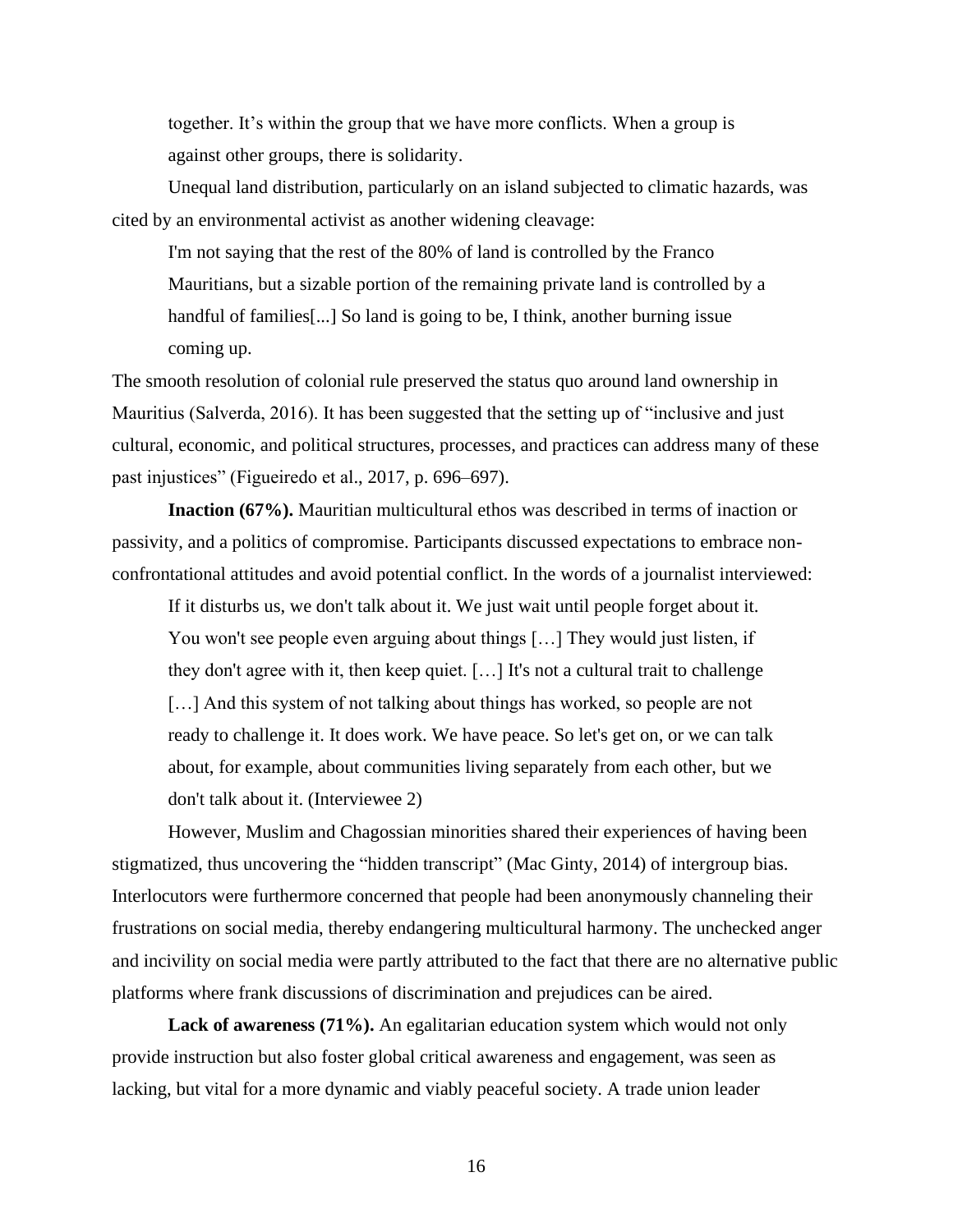(Interviewee 7) remarked, "You know, the worst is that people are not much educated in Mauritius. They know how to read and write. Definitely, they can read and write, but to be educated is something else." A prominent mediator also noted that a breakdown in communication between different actors undermines the formulation of a coherent and cohesive agenda addressing social injustices:

I think the problem is […] the lack of continuous dialogue between state, public, and private sectors. Because around economic development, for example, there are dialogues and meetings and mechanisms, but over what we call social issues […], maybe they lack something. (Interviewee 9)

**Legacy of colonialism (58%).** While colonialism has been identified as a form of direct violence (Galtung, 1990), the pervasive cultural and structural violence attached to its legacy in postcolonial nations has not received significant attention (Byrne et al., 2018). The marginalization of the Creole population appears to have multiple intersecting dimensions, namely the differential power structure inherited from colonialism; asymmetrical access to resources and employment; uneven memorializing processes; and unequal status within Mauritian society (Lallmahomed-Aumeerally, 2017). The incumbent government is in the process of implementing a land tribunal and a slavery museum, two recommendations from the Truth and Justice Commission. A Creole focus group participant pointed to the paradox of the "violence of non-violence" which resulted from a lack of sustainable engagement with corrosive colonial injustices and lingering antagonisms between the different groups. One of the members of the Truth and Justice Commission indicated that the present exclusion of the Creoles from full economic rights is a consequence of slavery:

One of the recommendations, one of the points we made, is that the Creole community has been left out […] At the end of the day, it is the structural constraints [...] made to always exclude, in the main path of the economic level, that explains the situation of today. (Interviewee 4)

Decades after independence, the structural violence of colonial powers continues to have a negative impact on some groups, highlighting the fragmented nature of decolonization and the urgency for peacebuilding processes to take stock of and attend to lasting historical social, economic, and cultural injustices.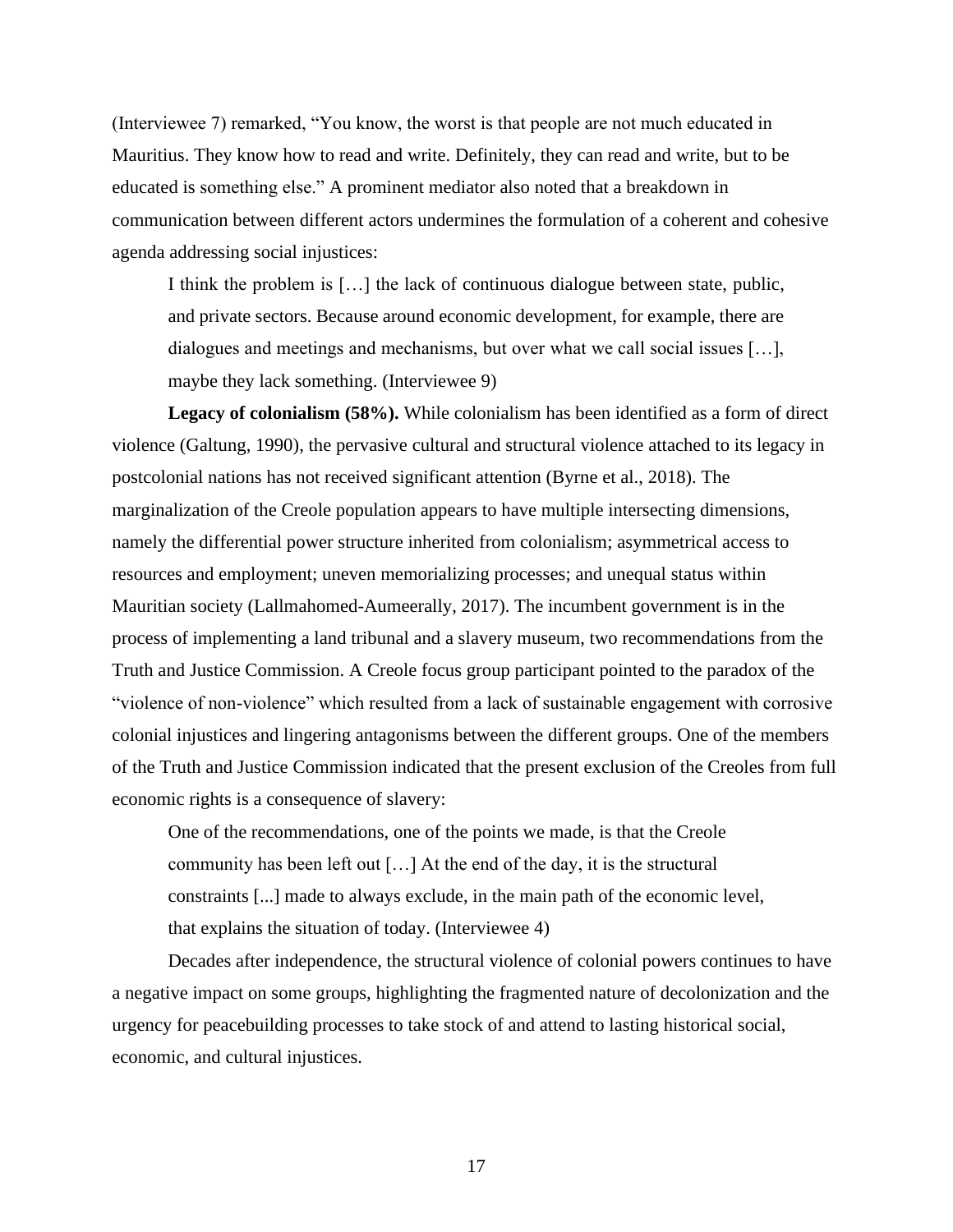**Scarcity (46%)**. Despite high levels of development, access to and quality of services are not necessarily equivalent (Nussbaum, 2000; Sen, 1999). Around half of participants noted how poor people struggle due to scarce resources. One trade union leader highlighted the burden of debt for low-income individuals (Interviewee 7). In the words of an environmental activist:

I would say the little people, the common people …, are those who are really struggling [...] Public education is in crisis […] The welfare state is in crisis whereas it has been a key driver for our economic success following independence. In our hospitals, clashes break out regularly […] There are not enough doctors, there is not even enough equipment. (Interviewee 13)

**Conflict mindset (38%)**. Some participants described fierce competition to access resources and opportunities in a densely populated island. Some lamented that while strong economic indicators have bolstered Mauritius's standing in the African continent, they have also given rise to a more competitive and stressful environment which significantly affects the well-being of individuals. Decades of research show that more cooperative group task, goal, and reward structures promote more positive forms of perception, attitudes, conflict resolution, communication, learning, liking, and psychological health, while more competitive approaches can undermine these outcomes (Deutsch, 2014; Johnson & Johnson, 2005). A participant in the women's focus group said, "I also think that people who are facing many problems in life will not be able to transmit peace. If you are not feeling well, you will not be able to make another person feel well."

#### *Sources of Resilience*

In response to these challenges, participants also pointed to many sources of resilience:

**Civil society (46%).** Civil society actors and activism, participants noted, have played a critical role in spurring change and progress. In the words of one of the members of the women's focus group, "All these NGOs in Mauritius … are working tirelessly for this society." While this was seen by participants as a positive route to social and environmental justice, collective action on its own may re-ignite dormant intergroup frictions especially in societies where identities have been defined in essentialist terms (Haslam, 2012; Dixon et al., 2012).

**Awareness or education (46%)**. Participants were attuned to immediate and extended surroundings, at micro and meso scales. Such awareness helped to suppress and resist challenges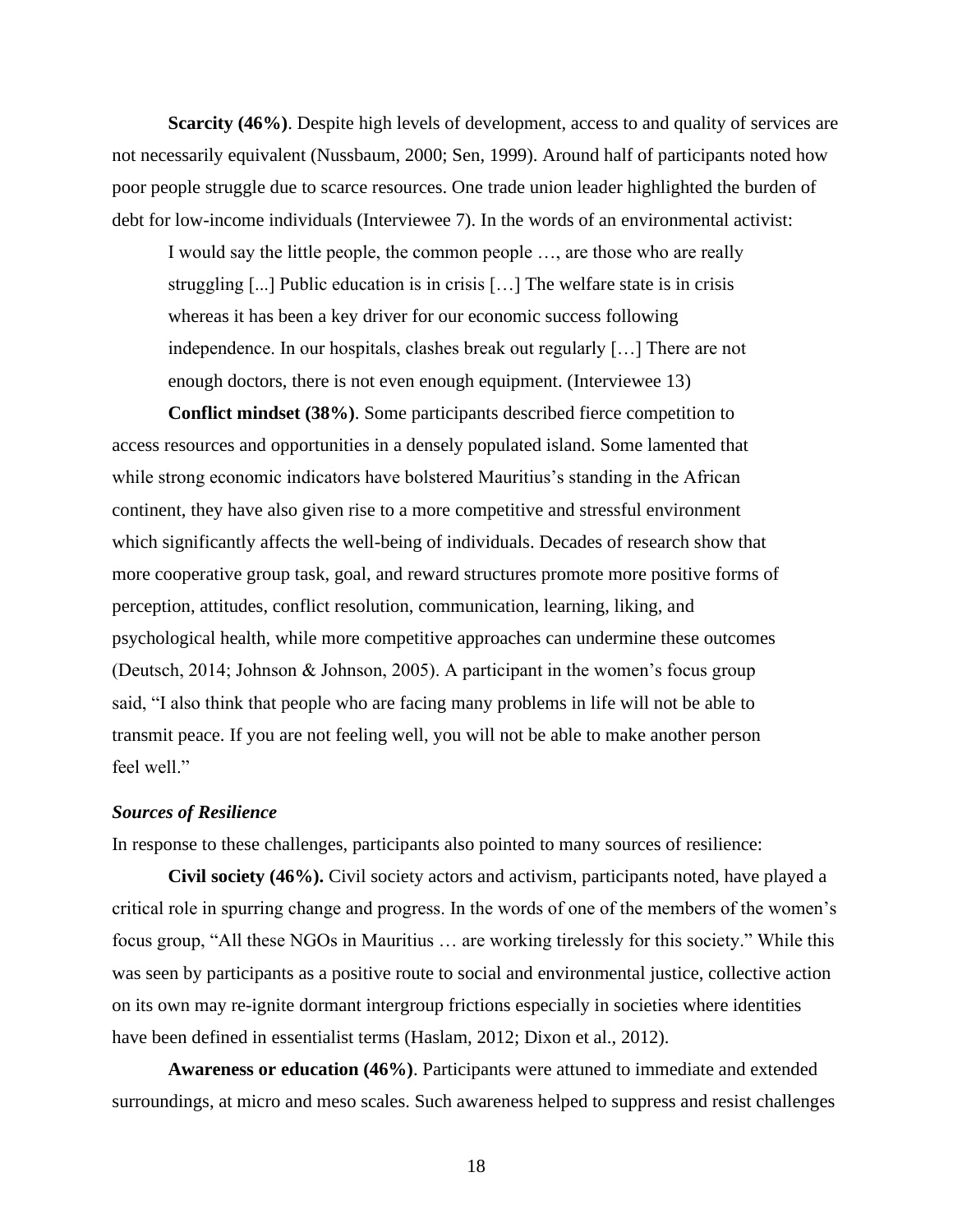which might be encountered in a multi-ethnic and rapidly changing society. The internet and the education system, while being identified as potential threats to peaceful coexistence, were also viewed as platforms nurturing consciousness of local-global events and attitudes which might trigger frictions between communities. Scholars have suggested that in societies in which children are socialized and guided to value "mutual care and nurturance," we see a higher propensity for social cohesion (Juncos & Joseph, 2020; Shah et al., 2020; Vallacher et al., 2013). One interviewee recognized the importance of re-calibrating cultural awareness so conversations around challenges can be initiated:

We have a mindset that culture is about dances, about cakes, you know, for the national days we will share cakes. We tend to integrate this and that's all. I am sorry, there are profound issues that need to be addressed, and then we will liberate ourselves from seeing negative peace and we will march towards peace to its fullest. (Interviewee 9)

**Keepers of the peace (46%).** Scholarship on peacebuilding illuminates the "infrapolitics" (Bourbeau & Ryan, 2018) of subordinate groups who demonstrate quiet resistance when in situations of conflict (Lederach, 1997; Mac Ginty, 2014). Our study found that women emerged as particularly active in addressing challenging situations. One woman described her own experience:

I discovered my true self the day when I made my first visit to Chagos […] After landing, I felt emotional. I visited the cemetery, where my relatives are buried, and I felt something deep inside […] I have a strong personality; not to get into conflict but to defend just causes. (Chagossian focus group participant)

Our study also illustrated the critical role moral leaders play in peacekeeping and peacebuilding. During and after the 1999 Kaya riots, former President Cassam Uteem emerged as one of the principal architects of peace restoration, assuaging demonstrators, instilling "feelings of security" and "building positive relationships" (Porter, 2007, p. 34). Some religious and political leaders were singled out by participants for having taken the step of breaking the destructive cycle of violence by reminding antagonistic parties of their shared commitment to core values (Lederach, 2005). As one NGO leader stated:

We have our former president, Cassam Uteem, ... very good man, good judgment. When we had that problem of the riots, civil unrest, in 1999, Kaya, but the president was a Muslim, a practicing Muslim, and the way Uteem got backing, the support of the whole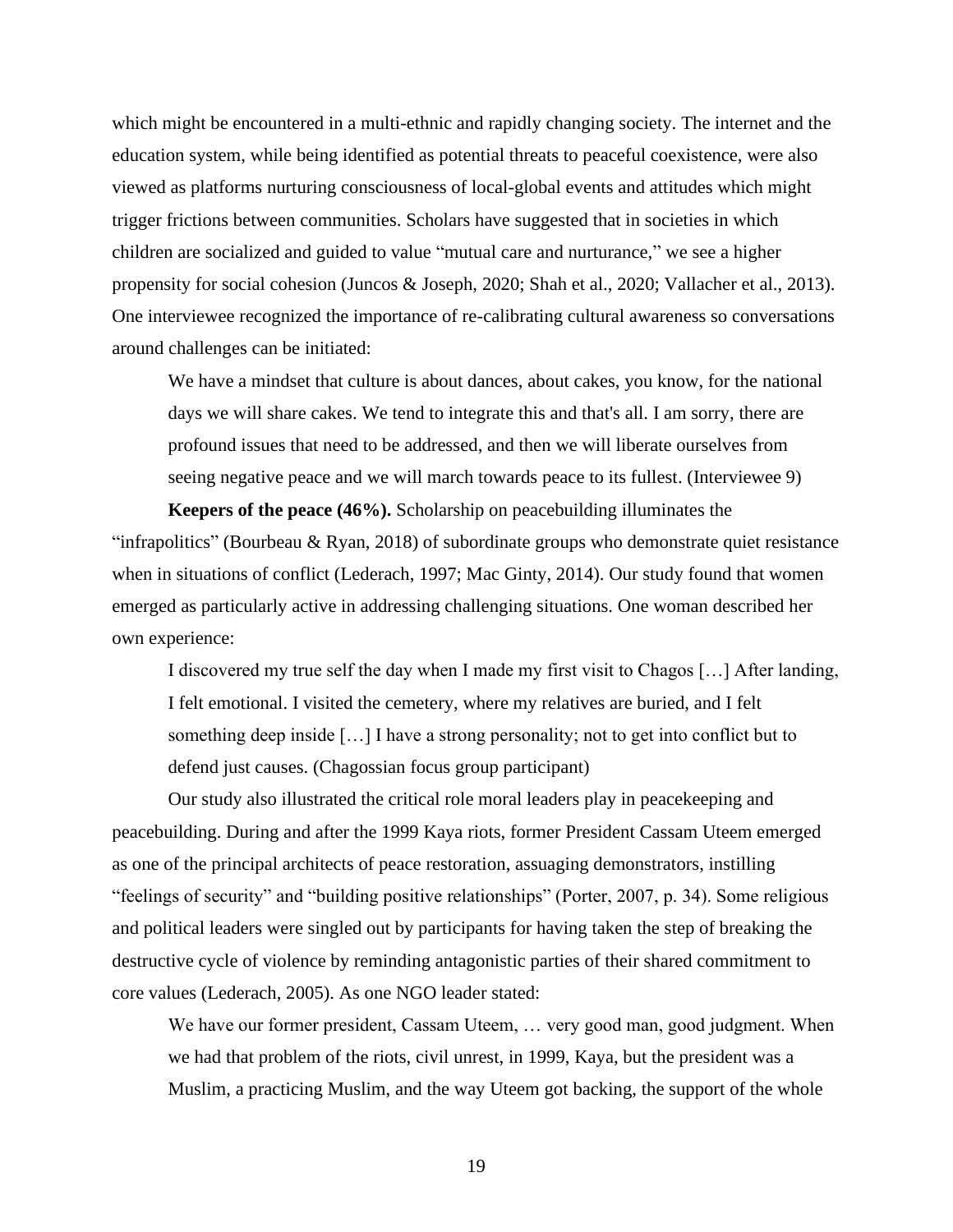population, and now people appreciate him. So we have a few of these strong people who want to intervene, and they are respected and they can calm down the situation. (Interviewee 8)

**Conflict resolution strategies (33%).** Accessible constructive platforms for people to seek redress to potential injustices are key to the maintenance of sustainable peace (Coleman & Deutsch, 2012; Vallacher et al., 2013). The data demonstrated that Mauritians in the study are invested in upholding peace and respect through dialogue. Mauritians appear to privilege healing, openness, and reciprocity:

Above all, dialogue is important […] Dialogue in the family, society, in a group, where we work. If we feel frustrated or feel that you need to talk about something that we didn't

like, we should express ourselves [...] for peace to return. (Creole focus group participant) According to an interfaith mediator, people generally respect and trust procedural justice processes and turn towards institutions to fulfill aspirations for distributive justice.

**Empathetic mindset (20%)**. Participants described how empathy, forgiveness, wisdom, and grit are harnessed by locals to address potential interpersonal and intergroup conflicts. These individual level factors have been shown to have an effect in conflict mitigation (Stephan & Finlay, 1999). Women in particular, cultivated empathy as a precursor of mediation but also as a springboard for solidarity and community: "Empathy is this keyword which can solve our issues" (Women's focus group participant). Such features of everyday peace, insist on resilience and on the resources employed by individuals to respond to potential violence, configuring locals as adaptive and creative (Mac Ginty, 2014).

# **Conclusion**

This research project provided a platform for a cross-section of the population to give voice to their lived experiences and aspirations for peace in Mauritius. The interlocutors highlighted their collective commitment to take stock of, calibrate, and energize peaceful processes within Mauritius. Participants readily acknowledged how peace processes are characterized by tensions and contradictions and develop with respect to interconnecting dimensions which are imbricated into a whole, rather than as discrete components.

When defining peace, participants spoke to the prevalence of exchanges of small kindnesses, and low levels of direct conflict. The peace described by participants was also often described as tentative, marred by communalism and group-based inequities. While it is clear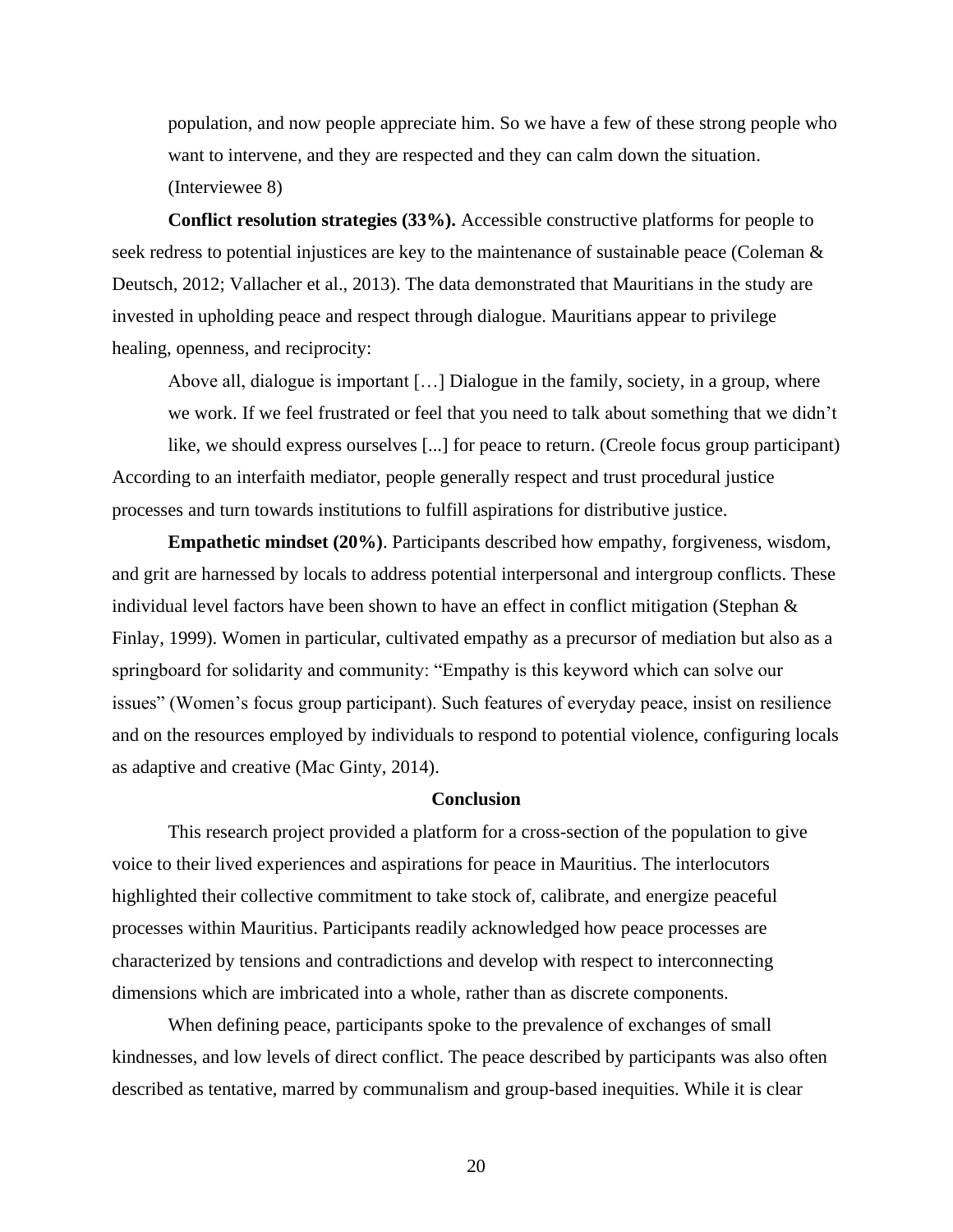Mauritius is relatively peaceful, it is not a utopia, and there are threads of both positive intergroup reciprocity, or interactions between groups characterized by positive exchanges, and negative intergroup reciprocity in the form of structural violence occurring concurrently, suggesting the positive and negative intergroup relations are distinct and to an extent orthogonal (see Coleman et al., 2020; Coleman et al., 2019). This duality is critical to understanding how peace functions on the ground and tells a story that is not always apparent in quantitative measures of peace (e.g., The Global Peace Index, The Positive Peace Index, The Fragile States Index) where Mauritius is consistently ranked as a very peaceful and stable country. While sustainable peace may be an ideal rather than an actual state, there are many lessons to be learned from multicultural societies actively engaged in promoting and maintaining peace such as Mauritius.

This study highlights that on the ground, sustaining peace is a complex process. Rather than occurring through simple direct relationships between factors, the peace that exists in Mauritius is maintained through a constellation of dynamics, interacting in non-linear ways. Many of the dynamics which uphold the peace present in Mauritius also contribute to latent conflict. For example, participants described how non-violent and non-confrontational values help prevent Mauritius from exploding into violence, but also lead to inaction and stymie open discussion of some underlying issues that perpetuate intergroup exclusion, inequity, and other forms of harm. The respect for difference which underlies the multicultural values of Mauritius paves the way for tolerance and harmony, but starkly defined group conceptualizations also contribute to hunkering down, and intergroup cleavages. Further adding to this complexity, at the societal level, seemingly opposing elements can exist simultaneously. For example, many participants described a degree of inaction and silence around addressing root causes of problems, while many participants also described an active civil society advocating for change and addressing issues, and systems for conflict resolution where people could seek redress for injustices. The peace described by focus groups and interview participants was thus rife with paradoxes and contradictions.

There is much literature discussing the need to include perspectives from complexity science to better understand processes related to peace and conflict (e.g., Nowak et al., 2012; Vallacher et al., 2011; Vallacher et al., 2013; De Coning, 2016). This paper contributes a grounded case study of how a complexity lens can offer insight into understanding peaceful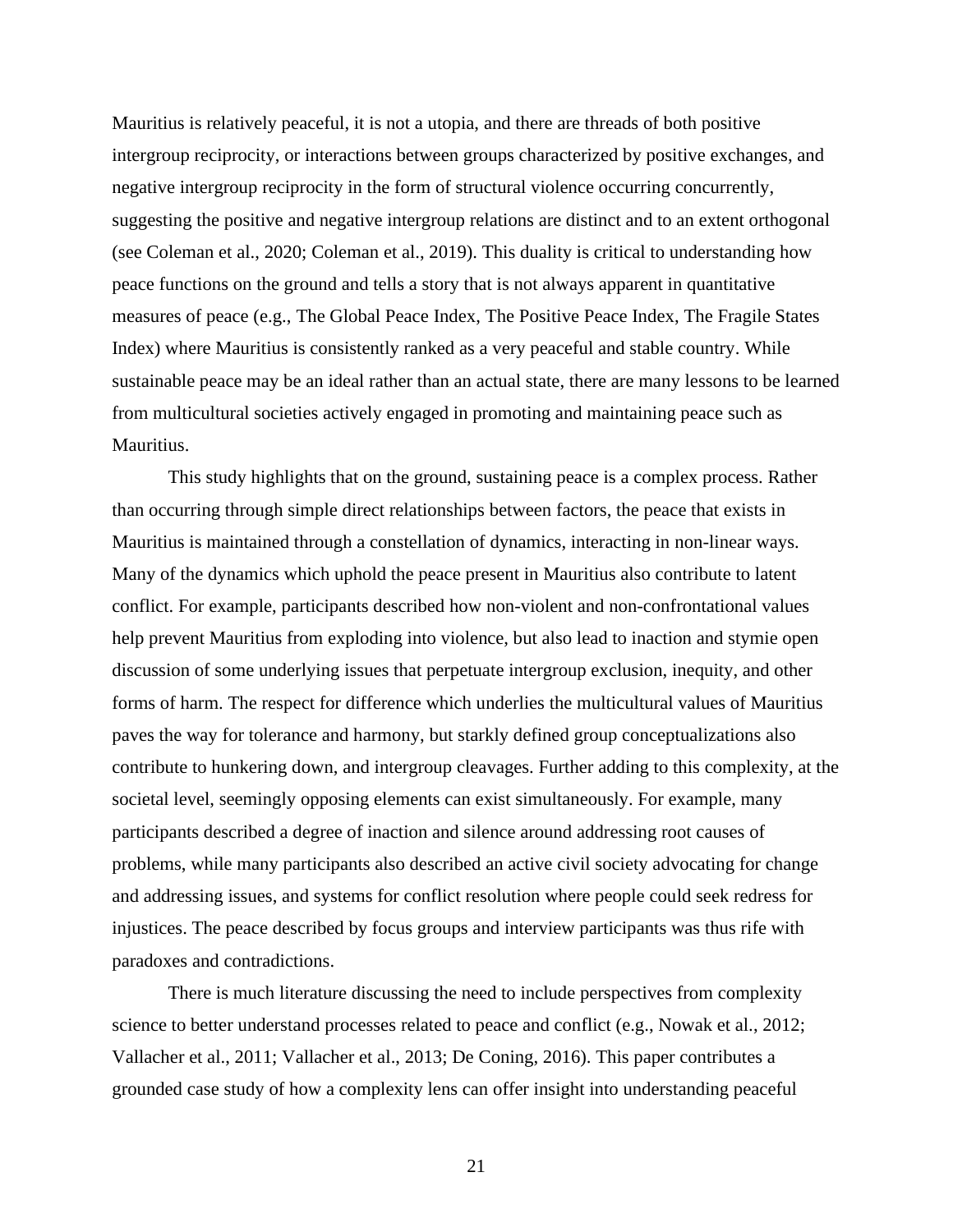societies and the array of factors which maintain and support peace away from a context of violence and conflict, and in a more peaceful context. The complexity inherent within peaceful societies lends support to calls for more holistic and systemic approaches to measure, understand, and promote peace (Coleman et al., 2019).

## **Acknowledgements**

We would like to thank facilitators Eddy Cheong See, Vivekah Deerpaul, Saffiyah Edoo, Saahil Foolchund, Fiona Grant, Jimmy Harmon, Aniisah Kara, Stephanie Manuel, Sandrine Koa Wing, Ryan Poinasamy, Nikhil Shibnauth, Nishta Thakoor, and Aliyah Toorawa; AC4 research assistant Qiqi Mei; and all interview and focus group participants.

# **Funding**

The author(s) received no financial support for the research, authorship, and/or publication of this article.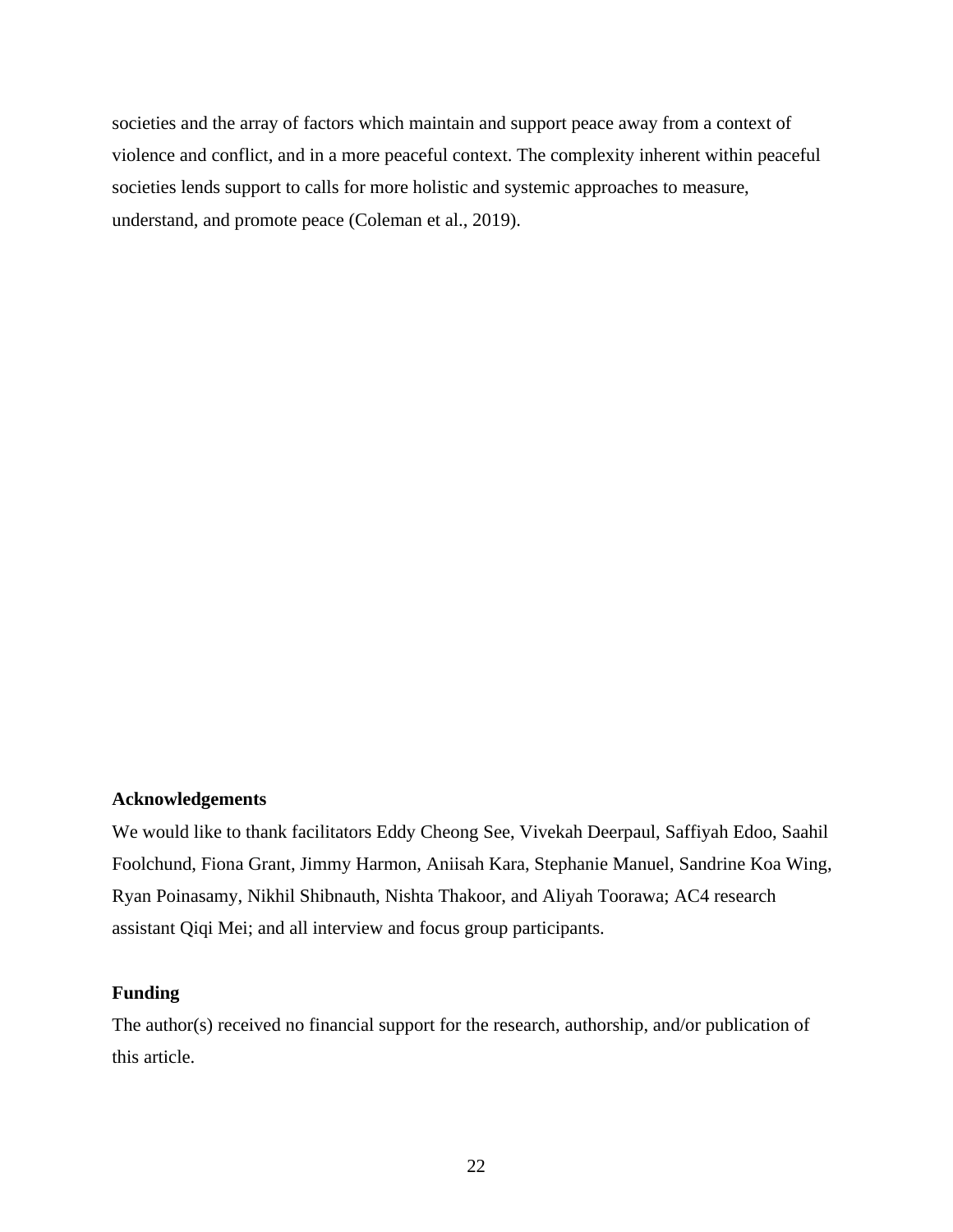#### **References**

- Allen, R. B. (1999). *Slaves, freedmen and indentured laborers in colonial Mauritius*. Cambridge University Press.
- Allen, S. (2014). *The Chagos islanders and international law*. Bloomsbury Publishing.
- Bailey, F. G. (2019). *The civility of indifference: On domesticating ethnicity*. Cornell University Press.
- BBC News. (2021, August 29). Mauritius oil spill: Thousands march in Port Louis. *BBC News.*  https://www.bbc.com/news/world-africa-53959889
- Baumeister, R. F., Bratslavsky, E., Finkenauer, C., & Vohs, K. D. (2001). Bad is stronger than good. *Review of General Psychology, 5*(4), 323–370. [https://doi.org/10.1037/1089-](https://doi.org/10.1037%2F1089-2680.5.4.323) [2680.5.4.323](https://doi.org/10.1037%2F1089-2680.5.4.323)
- Bertelsmann Stiftung. (2018). BTI transformation index, *Mauritius Country Report 2018*, [https://www.bti-project.org/en/reports/country-report-MUS-](https://www.bti-project.org/en/reports/country-report-MUS-2020.html#:~:text=In%20the%20World%20Bank)[2020.html#:~:text=In%20the%20World%20Bank's%20Doing,had%20in%202015%20\(2](https://www.bti-project.org/en/reports/country-report-MUS-2020.html#:~:text=In%20the%20World%20Bank) [8th\).](https://www.bti-project.org/en/reports/country-report-MUS-2020.html#:~:text=In%20the%20World%20Bank)
- Blin, M. (2020). Mauritius heads into coronavirus storm with strong social
- welfare buffers, *The Conversation,* 16 April, [https://theconversation.com/mauritius-heads-into](https://theconversation.com/mauritius-heads-into-coronavirus-storm-with-strong-social-welfare-buffers-135702)[coronavirus-storm-with-strong-social-welfare-buffers-135702](https://theconversation.com/mauritius-heads-into-coronavirus-storm-with-strong-social-welfare-buffers-135702)
- Bonta, B.D. (2013). Peaceful societies prohibit violence. *Journal of Aggression, Conflict and Peace Research, 5*(3), 117–129. <https://doi.org/10.1108/JACPR-01-2013-0002>
- Boswell, R. (2014). Can justice be achieved for slave descendants in Mauritius? *International Journal of Law, Crime and Justice*, *42*(2), 146-161.
- Bourbeau, P., & Ryan, C. (2018). Resilience, resistance, infrapolitics and enmeshment. *European Journal of International Relations*, *24*(1), 221-239. [https://doi.org/10.1177/1354066117692031](https://doi.org/10.1177%2F1354066117692031)

Boulding, K. E. (1978). *Stable peace*. University of Texas Press.

- Braun, V. & Clarke, V. (2006). Using thematic analysis in psychology. *Qualitative Research in Psychology*, *3*(2), 77–101.<https://doi.org/10.1191/1478088706qp063oa>
- Brautigam, D., & Diolle, T. (2009). Coalitions, capitalists and credibility: overcoming the crisis of confidence at independence in Mauritius. In V. Tang, T. Shaw , & M. Holden (Eds.) *Development and Sustainable Growth of Mauritius. Contemporary African Political*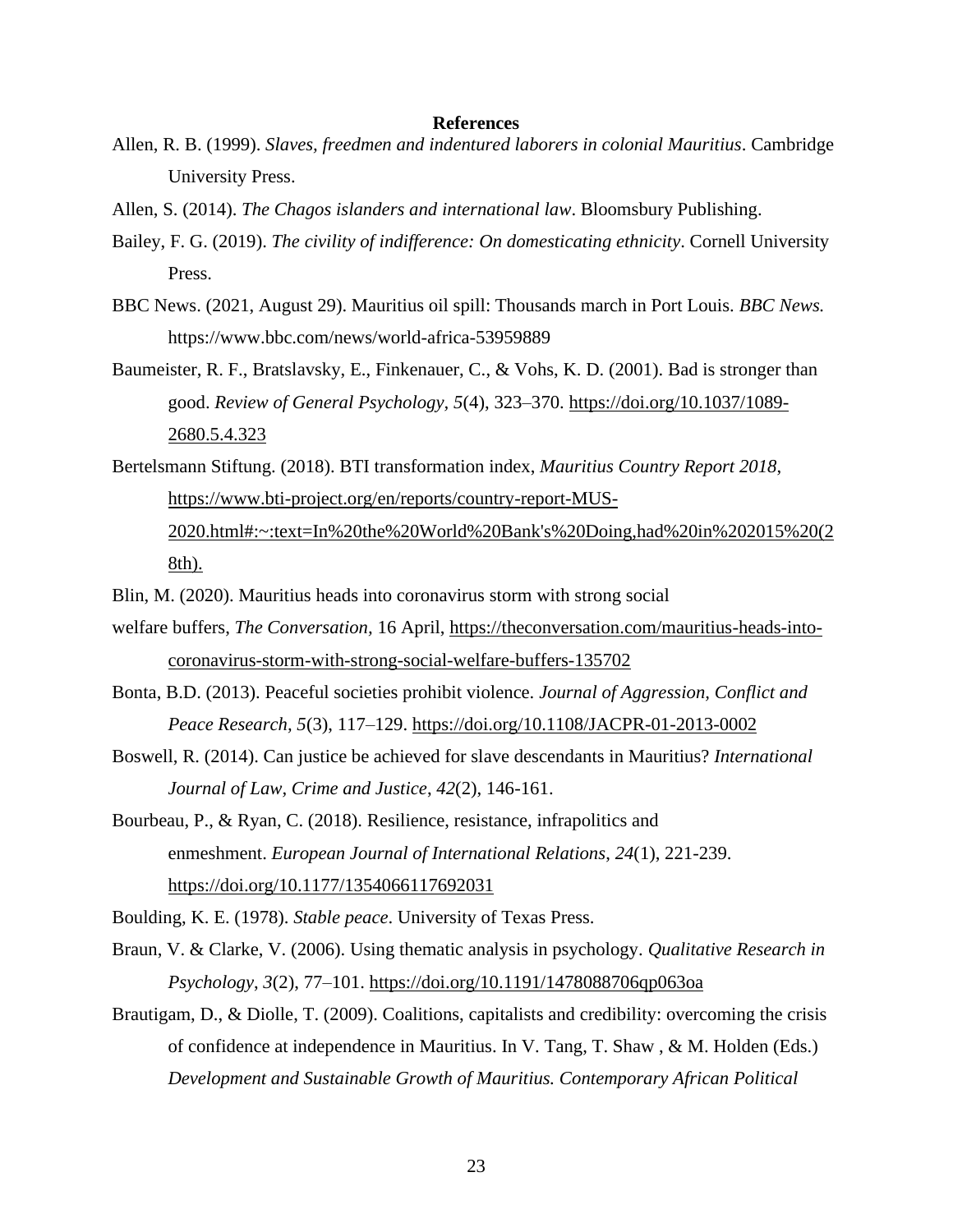*Economy* (pp. 17–-67)*.* Palgrave Macmillan, Cham. [https://doi.org/10.1007/978-3-319-](https://doi.org/10.1007/978-3-319-96166-8) [96166-8](https://doi.org/10.1007/978-3-319-96166-8)

- Bündnis Entwicklung Hilft (2017). *World Risk Report*. [https://reliefweb.int/report/world/world](https://reliefweb.int/report/world/world-risk-report-2017)[risk-report-2017](https://reliefweb.int/report/world/world-risk-report-2017)
- Byrne, S., Clarke, M. A., & Rahman, A. (2018). Colonialism and peace and conflict Studies. *Peace and Conflict Studies, 25*(1), 1.
- Carroll, B. W., & Carroll, T. (2000). Accommodating ethnic diversity in a modernizing democratic state: Theory and practice in the case of Mauritius. *Ethnic and Racial Studies*, *23*(1), 120-142. <https://doi.org/10.1080/014198700329150>
- Carroll, B. W., & Carroll, T. (2000). Trouble in paradise: Ethnic conflict in Mauritius. *Journal of Commonwealth & Comparative Politics, 38*(2), 25-50.
- Cederman, L., Weidmann, N., & Bormann, N. (2015). Triangulating horizontal inequality: Toward improved conflict analysis. *Journal of Peace Research, 52*(6), 806-821. [https://doi.org/10.1177/0022343315597969](https://doi.org/10.1177%2F0022343315597969)
- Cehajic, S., Brown, R., & Castano, E. (2008). Forgive and forget? Antecedents and consequences of intergroup forgiveness in Bosnia and Herzegovina. *Political Psychology, 29*(3), 351–367. [https://doi.org/10.1111/j.1467-9221.2008.00634.x](https://psycnet.apa.org/doi/10.1111/j.1467-9221.2008.00634.x)
- Coleman, P. T., Fisher, J., Fry, D. P., Liebovitch, L. S., Chen-Carrel, A., & Souillac, G. (2020). How to live in peace? Mapping the science of sustaining peace: A progress report. *American Psychologist*. Advance online publication.<https://doi.org/10.1037/amp0000745>
- Coleman, P. T., Liebovitch, L. S., & Fisher, J. (2019). Taking complex systems seriously: Visualizing and modeling the dynamics of sustainable peace. *Global Policy, 10*, 84- 92. <https://doi.org/10.1111/1758-5899.12680>
- Coleman P.T. (2016) The essence of peace? Toward a comprehensive and parsimonious model of sustainable peace. In H. Brauch, Ú. Oswald Spring, J. Grin, and J. Scheffran (Eds*.*) *Handbook on sustainability transition and sustainable peace* (pp 149-161). Springer. [https://doi.org/10.1007/978-3-319-43884-9\\_7](https://doi.org/10.1007/978-3-319-43884-9_7)
- Coleman, P. T., & Deutsch, M. (Eds.) (2012). *Psychological components of sustainable peace*. Springer.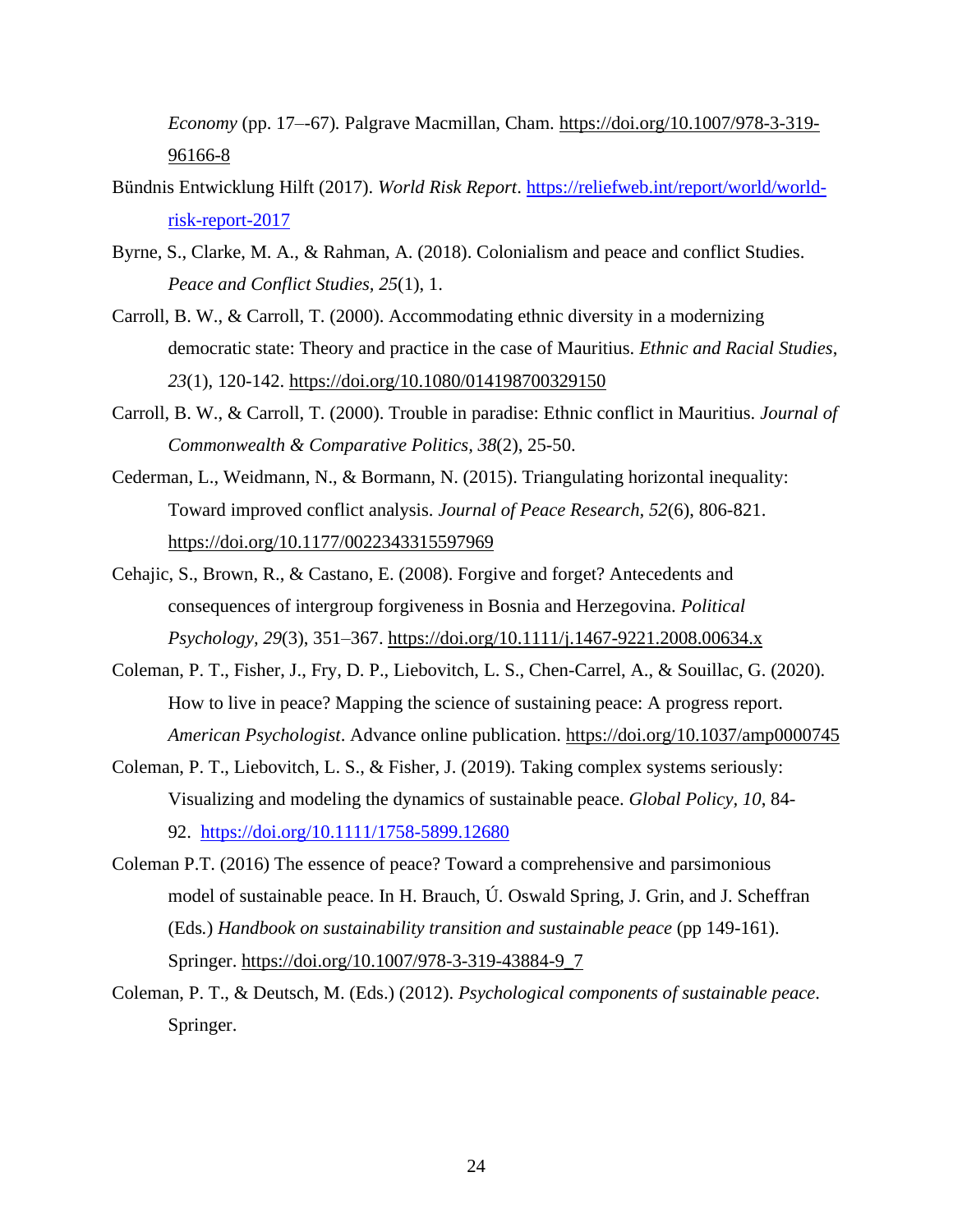- Coleman, P. T. (2018). Half the peace: The fear challenge and the case for promoting peace, *The Global Observatory,* 19 March, [https://theglobalobservatory.org/2018/03/half-the-peace](https://theglobalobservatory.org/2018/03/half-the-peace-fear-challenge-promoting-peace/)[fear-challenge-promoting-peace/](https://theglobalobservatory.org/2018/03/half-the-peace-fear-challenge-promoting-peace/)
- Cohen-Chen, S., Crisp, R. J., & Halperin, E. (2015). Perceptions of a changing world induce hope and promote peace in intractable conflicts. *Personality and Social Psychology Bulletin, 41*(4), 498-512. [https://doi.org/10.1177/0146167215573210](https://doi.org/10.1177%2F0146167215573210)
- Croucher, R., Houssart, M., & Michel, D. (2017). The Mauritian truth and justice commission: Legitimacy, political negotiation and the consequences of slavery. *African Journal of International and Comparative Law, 25*(3), 326-346.
- Diehl, P. F. (2019). Peace: A conceptual survey. *Oxford Research Encyclopedia of International Studies.* [https://oxfordre.com/internationalstudies/view/10.1093/acrefore/9780190846626001.000](https://oxfordre.com/internationalstudies/view/10.1093/acrefore/9780190846626001.0001/acrefore-9780190846626-e-515) [1/acrefore-9780190846626-e-515](https://oxfordre.com/internationalstudies/view/10.1093/acrefore/9780190846626001.0001/acrefore-9780190846626-e-515)
- Deutsch, M. (2014). Cooperation, competition, and conflict. In P. T. Coleman, M. Deutsch, & E. C. Marcus (Eds.), *The handbook of conflict resolution: Theory and practice* (p. 3–28). Jossey-Bass/Wiley.
- Dixon, J., Levine, M., Reicher, S. & Durheim, K. (2012). Beyond prejudice: Are negative evaluations the problem and is getting us to like one another the solution? *Behavioral and Brain Sciences, 35*, 411–466. DOI: [10.1017/S0140525X11002214](https://doi.org/10.1017/s0140525x11002214)
- Eisenlohr, P. (2004). Temporalities of community: Ancestral language, pilgrimage, and diasporic belonging in Mauritius. *Journal of Linguistic Anthropology, 14*(1), 81-98.
- Eriksen, T. H. (1988). *Communicating cultural difference and identity: Ethnicity and nationalism in Mauritius*. Institutt for sosialantropologi, Universitetet i Oslo.
- Eriksen, T. H. (1998). *Common denominators: Ethnicity, nation-building and compromise in Mauritius*. Berg Publishers.
- Eriksen, T. H. (2004). Ethnicity, class, and the 1999 Mauritian riots. In S. May, T. Modood, J. Squires (Eds.), *Ethnicity, nationalism and minority rights* (pp. 78-95). Cambridge University Press.
- Fallon, G., & Brown, R. B. (2002). Focusing on focus groups: Lessons from a research project involving a Bangladeshi community. *Qualitative Research, 2*(2), 195–208. [https://doi.org/10.1177/146879410200200204](https://doi.org/10.1177%2F146879410200200204)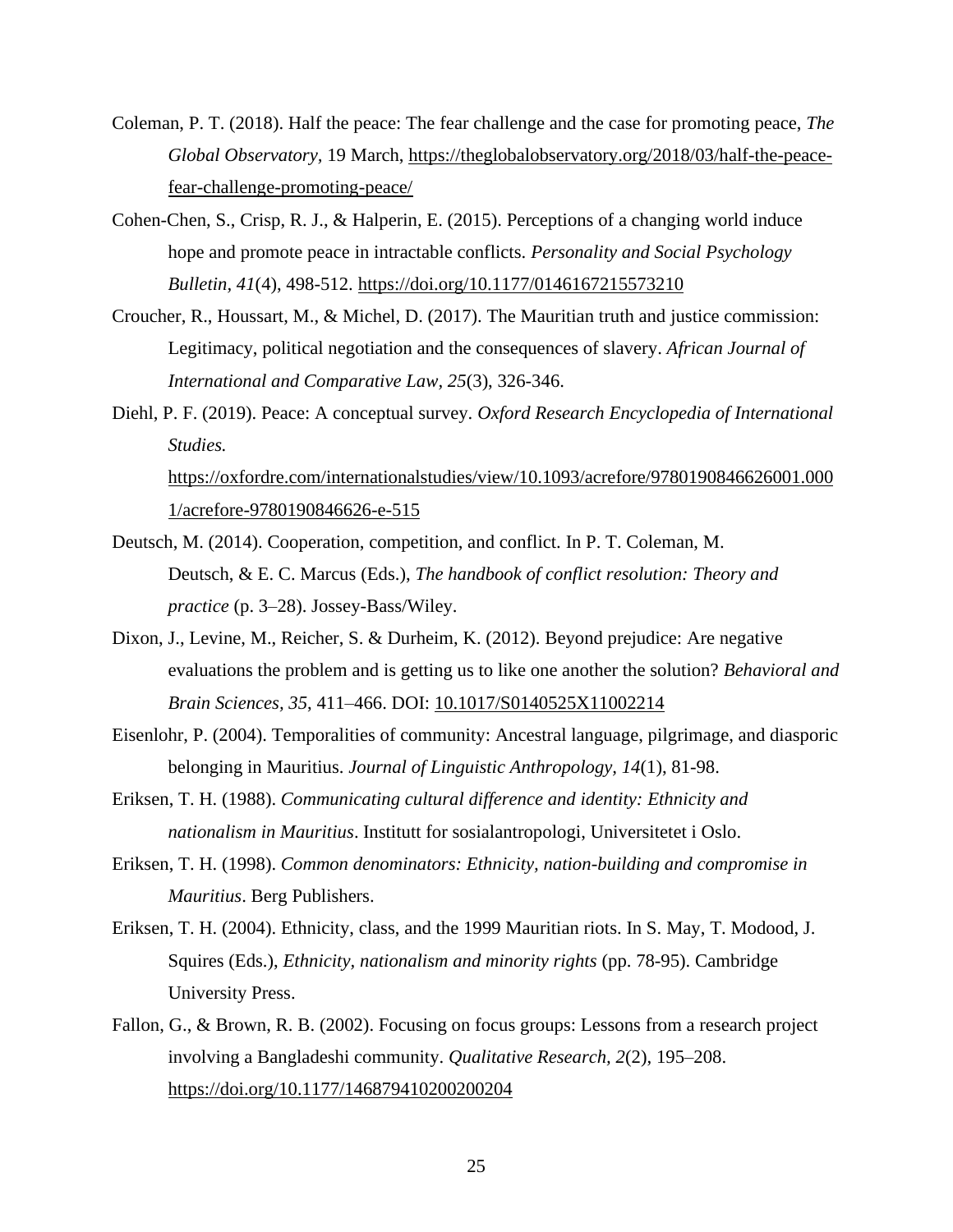- Fernandez-Rosales, I., Liebovitch, L., & Guzman-Vargas, L. (2015). The dynamic consequences of cooperation and competition in small-world networks. *PLoS One, 10*(4). <https://doi.org/10.1371/journal.pone.0126234>
- Ferrin, D. L., Bligh, M. C., & Kohles, J. C. (2007). Can I trust you to trust me? A theory of trust, monitoring, and cooperation in interpersonal and intergroup relationships. *Group & Organization Management, 32*(4), 465-499.
- Figueiredo, A., Martinovic, B., Rees, J. & Licata, L. (2017). Collective memories and presentday intergroup relations: Introduction to the special thematic section. *Journal of Social and Political Psychology, 5*(2), 694–706. <https://doi.org/10.5964/jspp.v5i2.895>

Freedom House. (2020). *Freedom in the world 2020*. <https://freedomhouse.org/country/mauritius>

- Friedrich-Ebert Stiftung (2010). African media barometer: A home-grown analysis of the media landscape in Africa. Mauritius 2010. [https://library.fes.de/pdf-files/bueros/africa](https://library.fes.de/pdf-files/bueros/africa-media/08032.pdf)[media/08032.pdf](https://library.fes.de/pdf-files/bueros/africa-media/08032.pdf)
- Fry, D. P. (2004). Conclusion: Learning from peaceful societies. In G. Kemp & D. P. Fry (Eds.), *Keeping the peace: Conflict resolution and peaceful societies around the world* (pp. 152- 167). Psychology Press.
- Fry, D. P. (2006). *The human potential for peace: An anthropological challenge to assumptions about war and violence.* Oxford University Press.
- Fry, D. P., Souillac, G., Liebovitch, L., Coleman, P. T., Agan, K., Nicholson-Cox, E. , Mason, D. Palma Gomez, F. & Strauss, S. (2021). Societies within peace systems avoid war and build positive intergroup relationships. *Humanities and Social Sciences Communications, 8*(1), 1-9. https://doi.org/10.1057/s41599-020-00692-8

Fund for Peace (2020). *Fragile states index 2020*.<https://fragilestatesindex.org/country-data/>

- Gaertner, S. L., Dovidio, J. F. & Gaertner, S. (2000). *Reducing intergroup bias: The common ingroup identity model*. Psychology Press.
- Galtung, J. (1969). Violence, peace, and peace research. *Journal of Peace Research, 6*(3), 167– 191.
- Galtung, J. (1990). Cultural violence. *Journal of Peace Research*, *27*(3), 291-305.
- Gleditsch, N., Nordkvelle, J., & Strand, H. (2014). Peace research Just the study of war? *Journal of Peace Research*, *51*(2), 145–158. [https://doi.org/10.1177/0022343313514074](https://doi.org/10.1177%2F0022343313514074)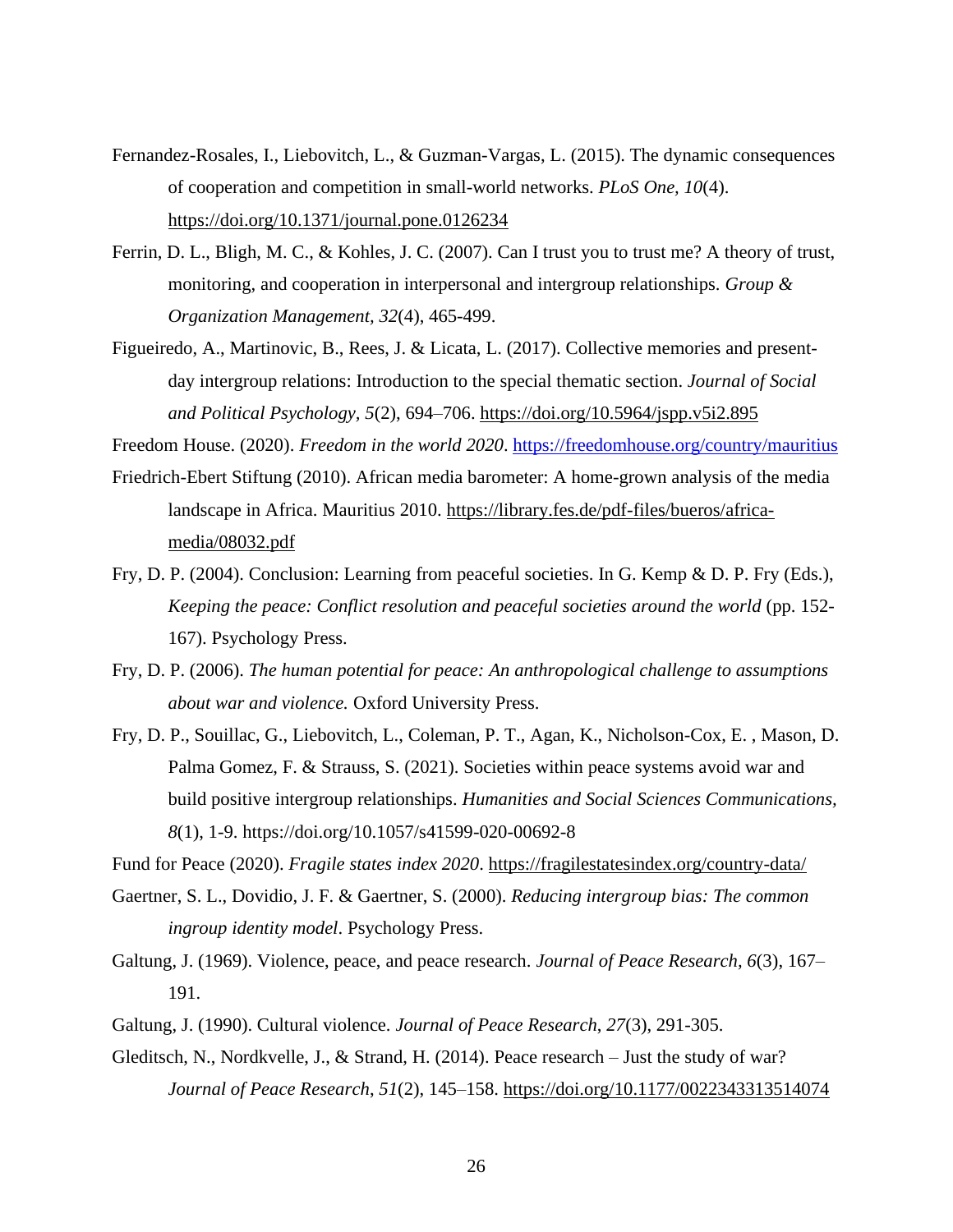- Goertz, G., Diehl, P. F., & Balas, A. (2016). *The puzzle of peace: The evolution of peace in international systems.* Oxford University Press.
- Guest, G., MacQueen, K. M. & Namey, E. E. (2012). Introduction to applied thematic analysis. In G. Guest, K.M. MacQueen & E.E. Namey, *Applied thematic analysis*, (pp. 3–20). Sage Publications, Inc.
- Haslam, N. (2012). What's so crummy 'bout peace, love and understanding? *Behavioral and Brain Sciences, 35*(6), 43–4-435. DOI:10.1017/S0140525X12001227
- Hobfoll, S. E., Hall, B. J., Canetti‐Nisim, D., Galea, S., Johnson, R. J., & Palmieri, P. A. (2007). Refining our understanding of traumatic growth in the face of terrorism: Moving from meaning cognitions to doing what is meaningful. *Applied Psychology, 56*(3), 345–-366. [https://doi.org/10.1111/j.1464-0597.2007.00292.x](https://psycnet.apa.org/doi/10.1111/j.1464-0597.2007.00292.x)
- Institute for Economics and Peace. (2019). *Positive peace report*. <http://visionofhumanity.org/app/uploads/2019/10/PPR-2019-web.pdf>
- Institute for Economics and Peace. (2020). *Global peace index report.* [http://visionofhumanity.org/app/uploads/2020/06/GPI\\_2020\\_web.pdf](http://visionofhumanity.org/app/uploads/2020/06/GPI_2020_web.pdf)
- Johnson, D. W., & Johnson, R. T. (2005). New developments in social interdependence theory. *Genetic, Social, and General Psychology Monographs, 131*(4), 285-358.
- Juncos, A. & Joseph, J. (2020). Resilient peace: Exploring the theory and practice of resilience in peacebuilding interventions. *Journal of Intervention and Statebuilding 14*(3), 289–302. <https://doi.org/10.1080/17502977.2020.1745445>
- Lafleur, G. S. (2013). Ojibwe elders' experiences of peace: To teach our well-being with earth. [Doctoral dissertation, Brock University].<http://hdl.handle.net/10464/5119>
- Lallmahomed-Aumeerally, N. (2017). Minority rights and anti-discrimination policy in Mauritius–the case of 'Malaise Creole.' *International Journal of Cultural Policy, 23*(4), 446-463. <https://doi.org/10.1080/10286632.2015.1069823>
- Lau, U, & Seedat, M. (2017). Structural violence and the struggle for recognition: Examining community narratives in a post-apartheid democracy. In M. Seedat, S. Suffla, & D. Christie (Eds.) *Enlarging the scope of peace psychology* (pp. 203–220). Springer.
- Lederach, J. P. (1997). *Sustainable Reconciliation in Divided Societies.* United States Institute of Peace.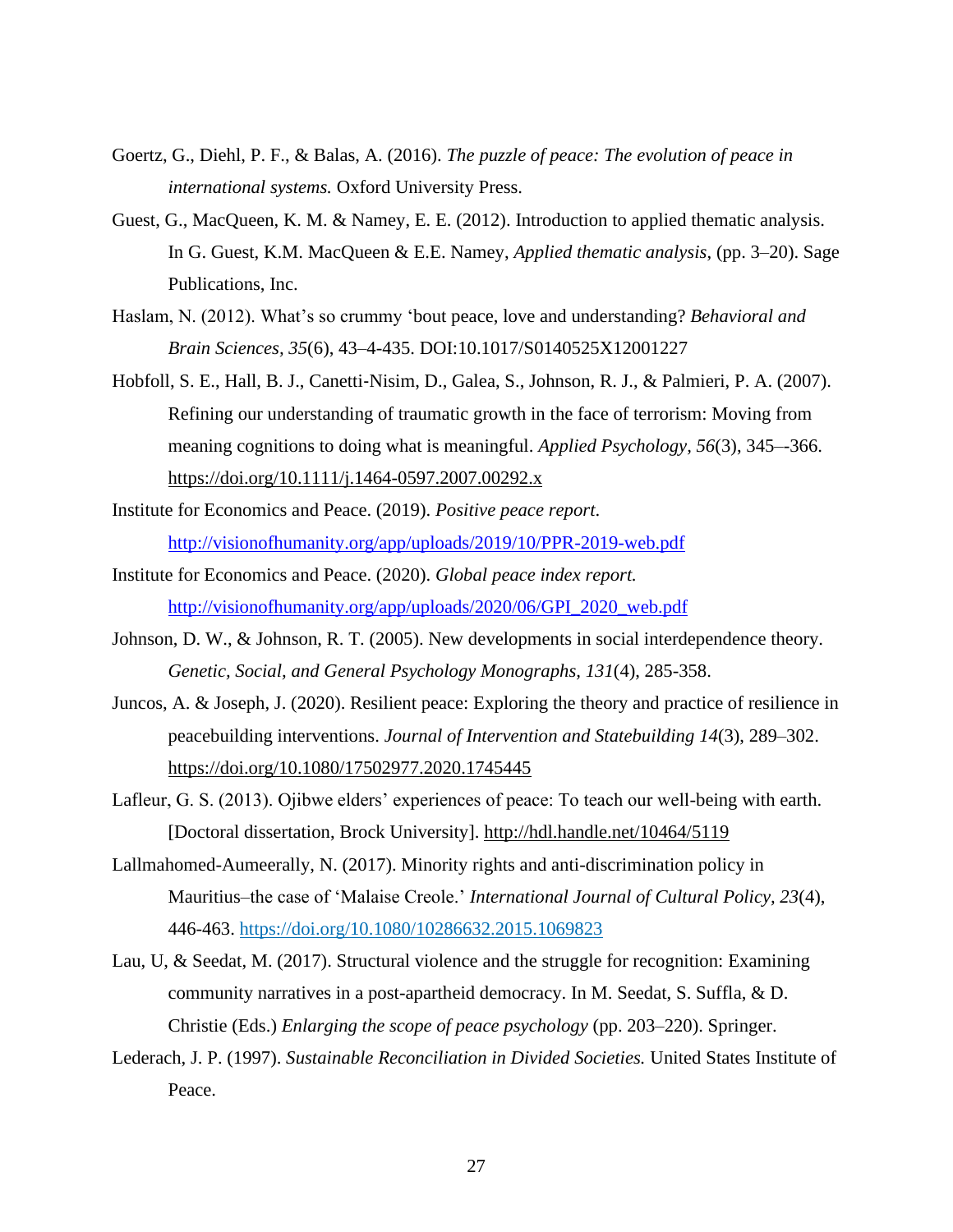- Lederach, J. P. (2005). *The moral imagination: The art and soul of building peace.* Oxford University Press.
- LeVine, R. A., & Campbell, D. T. (1972). *Ethnocentrism: Theories of conflict, ethnic attitudes, and group behavior.* John Wiley and Sons.
- Liebovitch, L. S., Coleman, P. T., & Fisher, J. (2020). Approaches to understanding sustainable peace: qualitative causal loop diagrams and quantitative mathematical models. *American Behavioral Scientist, 64*(2), 123-144. [https://doi.org/10.1177/0002764219859618](https://doi.org/10.1177%2F0002764219859618)
- Liebovitch, L. S., Coleman, P. T., Bechhofer, A., Colon, C., Donahue, J., Eisenbach, C., Guzmán-Vargas, L., Jacobs, D., Khan, A., Li C, Maksumov, D. & Wang, Q. (2019). Complexity analysis of sustainable peace: Mathematical models and data science measurements. *New Journal of Physics, 21*(7), 073022. [https://doi.org/10.1088/1367-](https://doi.org/10.1088/1367-2630/ab2a96) [2630/ab2a96](https://doi.org/10.1088/1367-2630/ab2a96)
- Lifton, R. J. (2012). *Death in life: Survivors of Hiroshima*. University of North Carolina Press.
- Lijphart, A. (1977*). Democracy in plural societies: A comprehensive exploration.* Yale University Press.
- Mac Ginty, R. (2014). Everyday peace: Bottom-up and local agency in conflict-affected societies. *Security and Dialogue, 45*(6), 548–564.
- Mahmoud, Y. & Makoond, A. (2017). Sustaining peace: What does it mean in practice? *International Peace Institute,* 1–5.
- Maxwell, J. A. (2010). Using numbers in qualitative research. *Qualitative Inquiry, 16*(6), 475– 482. [https://doi.org/10.1177/1077800410364740](https://doi.org/10.1177%2F1077800410364740)
- Means, G. P. (1996). Soft authoritarianism in Malaysia and Singapore*. Journal of Democracy 7*(4), 103–117. [doi:10.1353/jod.1996.0065.](http://doi.org/10.1353/jod.1996.0065)
- Neeliah, H. & Peedoly, A. (2013). *Using logistic regression to model risk factors of intimate partner violence among Mauritian adults*, Centre for Applied Social Research. Mauritius Research Council.
- Ng Tseung-Wong, C. & Verkuyten, M. (2015). Multiculturalism, Mauritian style: Cultural diversity, belonging, and a secular state. *American Behavioral Scientist, 59*(6), 679-701. [https://doi.org/10.1177/0002764214566498](https://doi.org/10.1177%2F0002764214566498)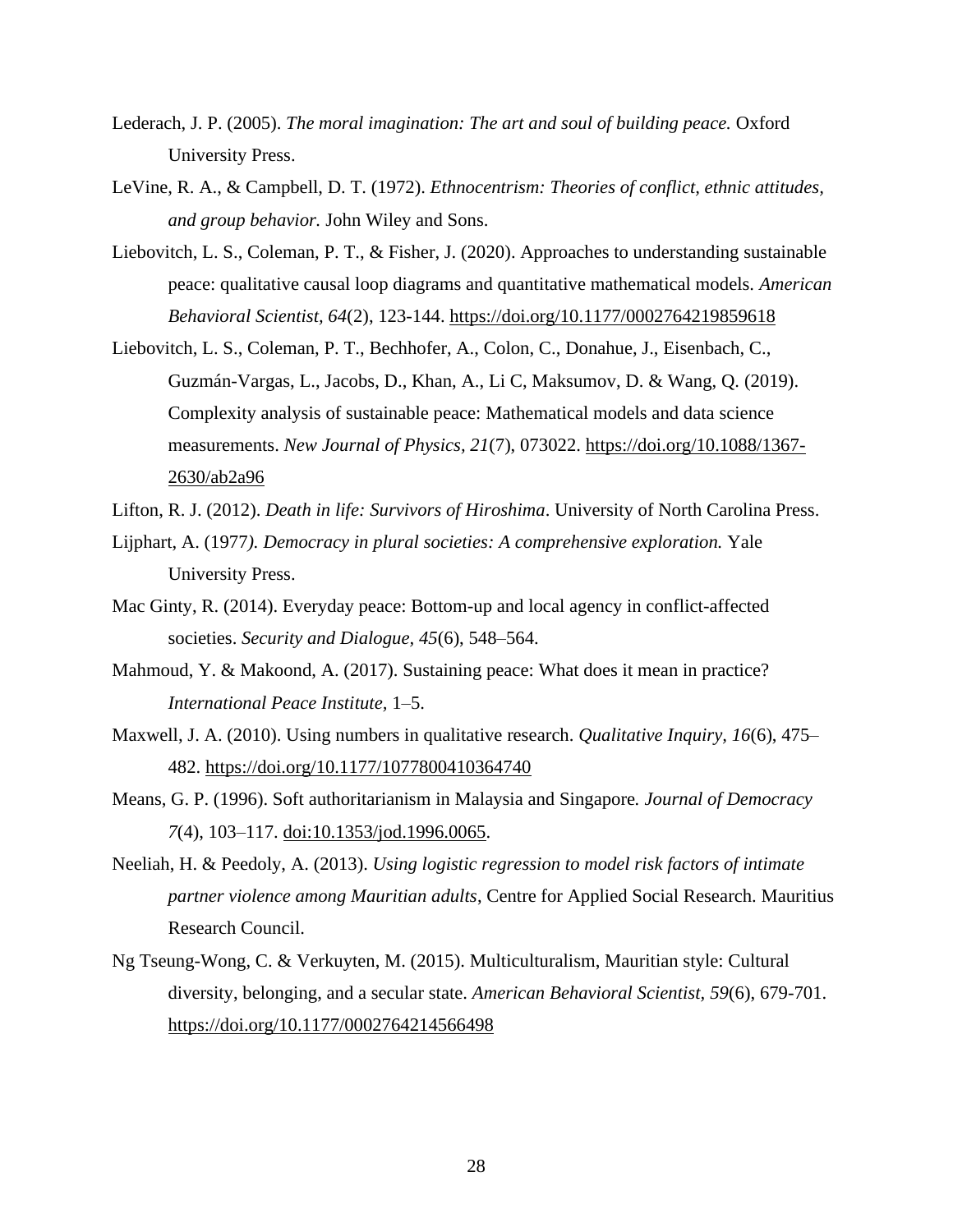- Noor, M., Brown, R. J. and Prentice, G. (2008). Precursors and mediators of intergroup reconciliation in Northern Ireland: A new model. *British Journal of Social Psychology, 47*(3), 481–495. <https://doi.org/10.1348/014466607X238751>
- Nowak, A., Bui-Wrzosinska, L., Vallacher, R., & Coleman, P. T. (2012). Sustainable peace: A dynamical systems perspective. In P. T. Coleman & M. Deutsch (Eds.), *Psychological components of sustainable peace* (pp. 265–281). Springer Science + Business Media. [https://doi.org/10.1007/978-1-4614-3555-6\\_14](https://psycnet.apa.org/doi/10.1007/978-1-4614-3555-6_14)
- Nowell, L. S., Norris, J. M., White, D. E., and Moules, N. J. (2017). Thematic analysis: Striving to meet the trustworthiness criteria. *International Journal of Qualitative Methods*, *16*(1), <https://doi.org/10.1177/1609406917733847>
- Nussbaum, M. (2000). *Women and human development; The capabilities approach*. Cambridge University Press.
- Østby, G. (2008). Polarization, horizontal inequalities and violent civil conflict. *Journal of Peace Research, 45*(2), 143-162. [https://doi.org/10.1177/0022343307087169](https://doi.org/10.1177%2F0022343307087169)
- Police, D. (2000). Le discours sur l'exclusion et l'esclavage dans la societe Mauricienne [The discourse on exclusion and slavery in Mauritian society]. In Bunwaree, S. and Kasenally, R. (Eds.), *Rights and development: A Mauritian reader* (pp. 121–145). OSSREA Mauritius Chapter.
- Porter, E. (2007). *Peacebuilding: Women in international perspective*. Routledge.
- Putnam, R. D. (2000). *Bowling alone: America's declining social capital*. Palgrave Macmillan.
- Rodriguez, K. L., Schwartz, J. L., Lahman, M. K., & Geist, M. R. (2011). Culturally responsive focus groups: Reframing the research experience to focus on participants. *International Journal of Qualitative Methods, 10*(4), 400–417.

[https://doi.org/10.1177/160940691101000407](https://doi.org/10.1177%2F160940691101000407)

Saldaña, J. (2021). *The coding manual for qualitative researchers*. SAGE Publications Limited.

- Salverda, T. (2016). Who belongs to the elite? Insights from the study of the Franco-Mauritians. *Zeitschrift für Ethnologie*, *141*(1), 123-142.
- Sen, A. (1999). *Development as freedom*. Oxford University Press.
- Shah, R., Paulson, J., & Couch, D. (2020). The rise of resilience in education in emergencies. *Journal of Intervention and Statebuilding,14*(3), 303–326. <https://doi.org/10.1080/17502977.2019.1694390>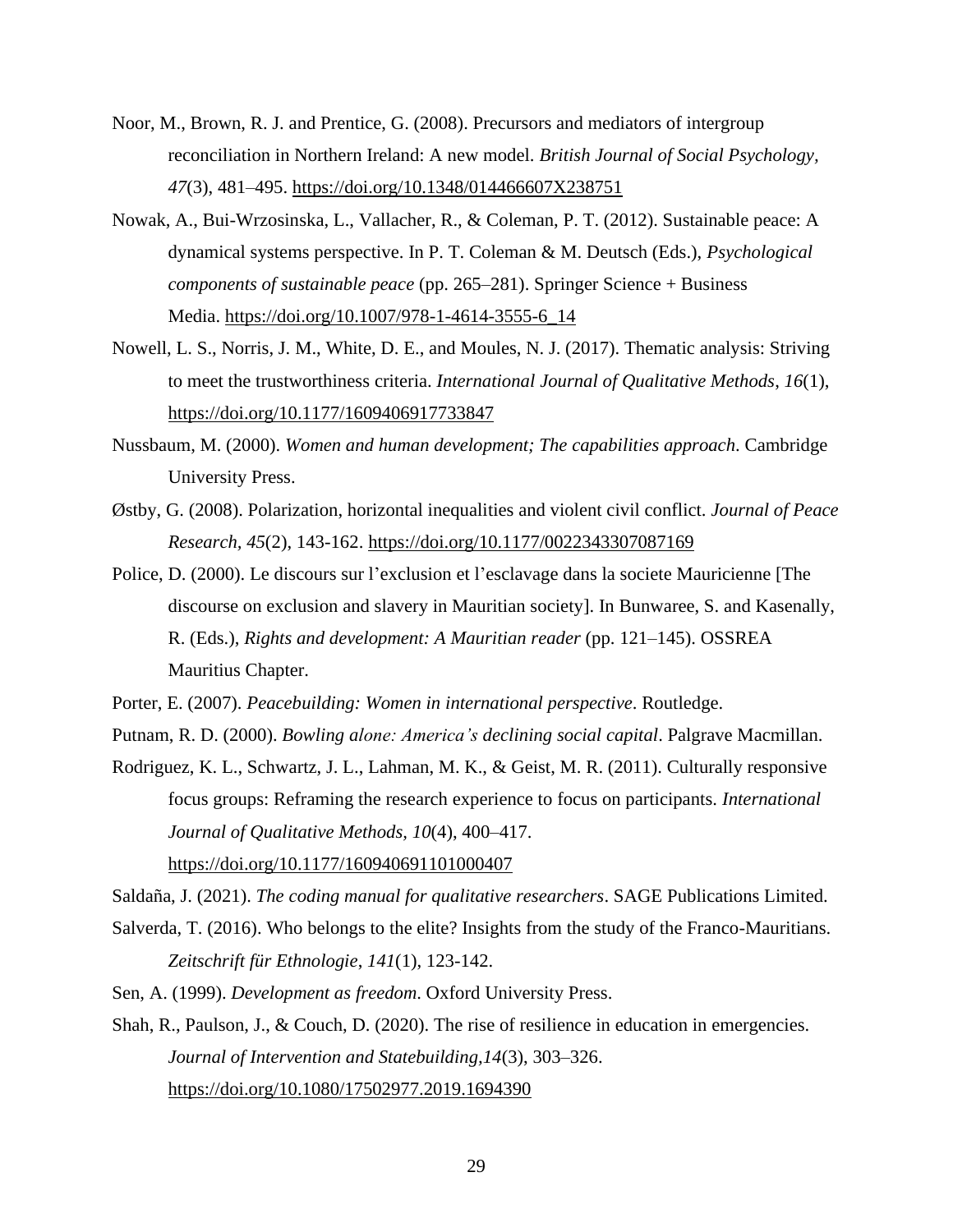- Simpson, L. R. (2004). Anticolonial strategies for the recovery and maintenance of indigenous knowledge. *American Indian Quarterly*, *28*(3/4), 373–384.
- Staub, E. & Vollhardt, J. (2008). Altruism born of suffering: The roots of caring and helping after victimization and other trauma. *American Journal of Orthopsychiatry 78*(3), 267- 280. [https://doi.org/10.1037/a0014223](https://doi.apa.org/doi/10.1037/a0014223)
- Stephan, W. G., & Finlay, K. (1999). The role of empathy in improving intergroup relations. *Journal of Social Issues 55*(4), 729-743.
- Stewart, F. (2000). Crisis prevention: Tackling horizontal inequalities. *Oxford Development Studies, 28*(3), 245-262. <https://doi.org/10.1080/713688319>
- Stewart, F. (2016). Changing perspectives on inequality and development. *Studies in Comparative International Development, 51*(1), 60-80. https://doi.org/10.1007/s12116- 016-9222-x
- Szreter, S., & Woolcock, M. (2004). Health by association? Social capital, social theory, and the political economy of public health. *International Journal of Epidemiology, 33*(4), 650– 667. <https://doi.org/10.1093/ije/dyh013>
- Tay, L., & Diener, E. (2011). Needs and subjective well-being around the world. *Journal of Personality and Social Psychology, 101*(2), 354. [https://doi.org/10.1037/a0023779](https://doi.apa.org/doi/10.1037/a0023779)
- Taydas, Z. & Peksen, D. (2012) Can states buy peace? Social welfare spending and civil conflicts. *Journal of Peace Research*, *49*(2), 273–287. [https://doi.org/10.1177/0022343311431286](https://doi.org/10.1177%2F0022343311431286)
- The Economist Intelligence Unit. (2019). *Democracy index 2019*. [http://www.eiu.com/Handlers/WhitepaperHandler.ashx?fi=Democracy-Index-](http://www.eiu.com/Handlers/WhitepaperHandler.ashx?fi=Democracy-Index-2019.pdfandmode=wpandcampaignid=democracyindex2019)[2019.pdfandmode=wpandcampaignid=democracyindex2019](http://www.eiu.com/Handlers/WhitepaperHandler.ashx?fi=Democracy-Index-2019.pdfandmode=wpandcampaignid=democracyindex2019)
- Truth and Justice Commission. (2011). *Report of the truth and justice commission*. [https://www.usip.org/sites/default/files/ROL/TJC\\_Vol1.pdf](https://www.usip.org/sites/default/files/ROL/TJC_Vol1.pdf)
- United Nations. (2015). *The challenge of sustaining peace: Report of the advisory group of experts for the 2015 review of the United Nations peacebuilding architecture*. United Nations General Assembly Security Council. A/69/968 - S/2015/490. http://digitallibrary.un.org/record/798480/files/A\_69\_968\_S\_2015\_490-EN.pdf
- United Nations. (2018)*. Peacebuilding and sustaining peace, report of the Secretary General*  [https://www.un.org/ga/search/view\\_doc.asp?symbol=S/2018/43.](https://www.un.org/ga/search/view_doc.asp?symbol=S/2018/43)